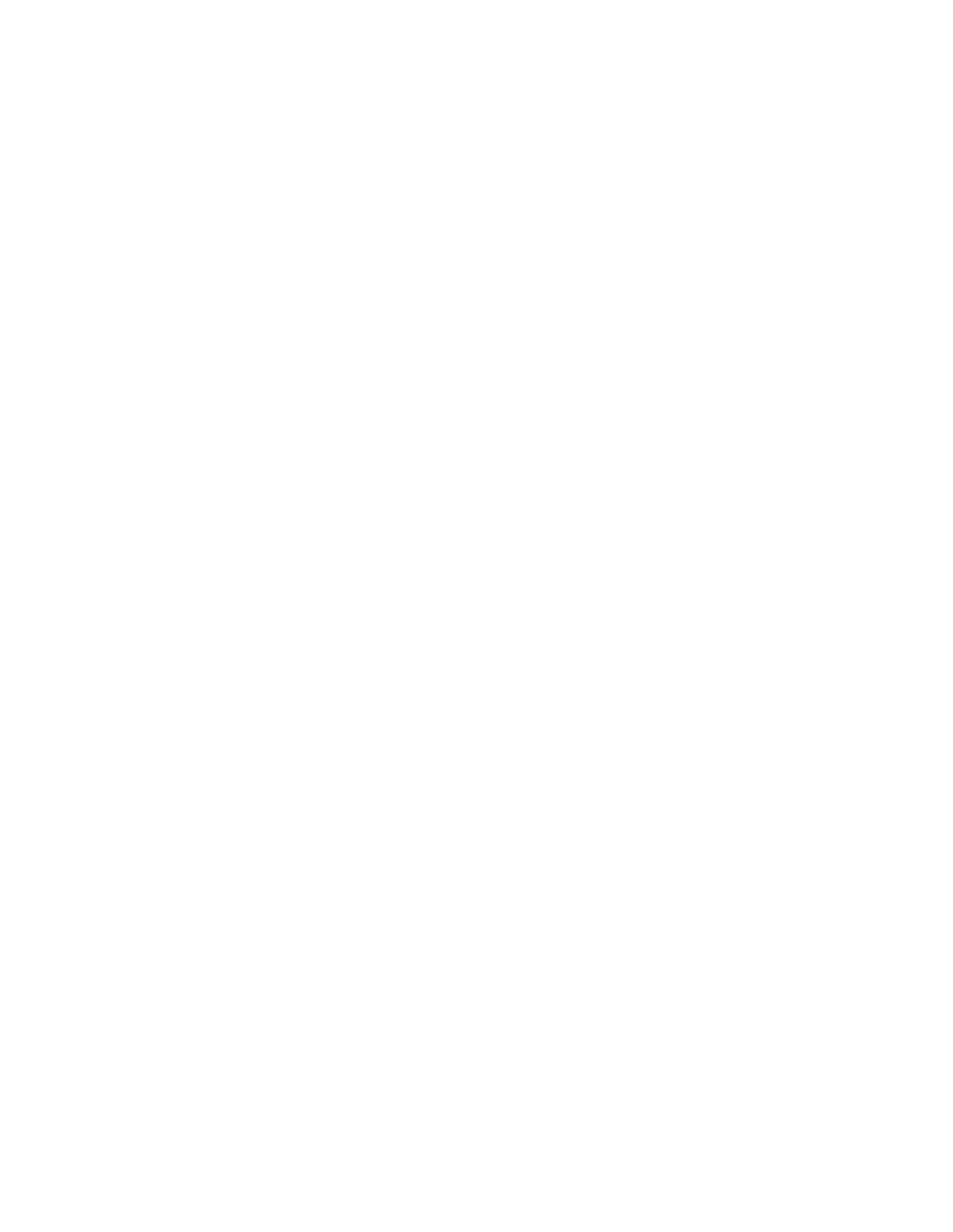# **Chapter 1 Before You Start**

# **A Woman-Centred Approach**

Women start smoking and keep smoking for different reasons than men. Those who work with women on smoking reduction or smoking cessation should use an approach that is sensitive to the needs and perspectives of women. A woman-centred approach is one that:

- $\Leftrightarrow$  Respects women's dignity and provides a safe environment for change.
- $\triangle$  Addresses smoking in the context of women's lives.
- $\Diamond$  Facilitates women gaining a sense of empowerment, positive self-esteem and control over their lives.
- $\Diamond$  Provides ways for women and girls to tell their stories, express their needs and support each other.
- $\Diamond$  Actively involves women in the decision-making.
- $\Diamond$  Is accessible is low or no cost, has transportation and childcare available, is conveniently located and offered at a convenient time, and offers all information and resources in clear language.
- $\diamond$  Women who live on low income have many stresses in their lives and smoking is one way they have found to deal with these. Recruitment to the Stop Smoking program needs to be sensitive to the possible barriers that may make it difficult for women to make this important step. Barriers can include cost, childcare, transportation and stigma. These barriers can be reduced or eliminated by providing the program free of charge and finding ways to support childcare and transportation costs. It is important to find some means to secure the necessary money to cover these costs through community grants, service clubs, and partnerships with local public health or local business.
- $\Diamond$  A variety of strategies can be used to recruit women who are ready to make a change in their smoking behaviour. Promotional posters and flyers developed to promote the program should contain all the critical information regarding what, where, when, who and how to register for the program. These flyers/posters can be distributed widely – pharmacies, doctors' offices, local community facilities, grocery stores, laundromats, daycare centers, schools and local businesses.
- $\Diamond$  Referrals from health workers is another method of recruiting participants and tear-off pads or cards could also be circulated to appropriate health care providers making it easy for them to hand out to clients. Consider home visitors, public health nurses, dentist offices and pharmacies as possible referral sources.
- $\Diamond$  Be sure to post a phone number that will be answered.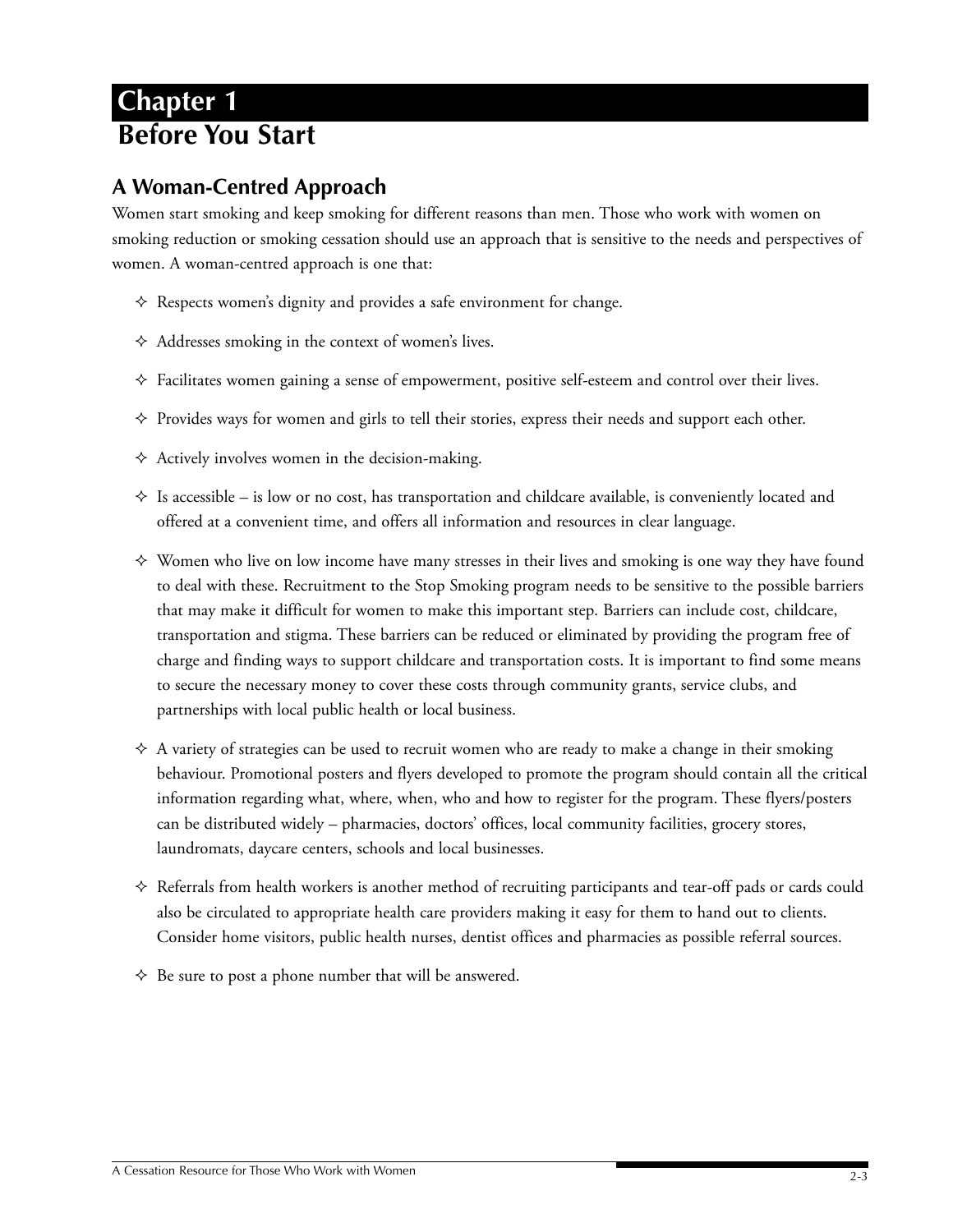# **Guiding Principles, Goals and Objectives**

# **Guiding Principles**

The program's delivery is based on principles of adult learning, i.e., people are capable of making choices based on their life experience; learning will occur in a relaxed, friendly and accepting atmosphere; and learning will be as hands-on as possible, with little reliance on the written word.

The program's content will vary, depending on the stated learning needs of participants. The program uses a holistic approach, which means that improved quality of life is the main focus for change. As a facilitator, remember that women are not a homogenous group. The challenges that women from different socio-economic groups face will vary from others. As literacy level and comprehension may be challenges for some participants it is important to evaluate the appropriateness of the handouts and activities for your group.

Smoking is an addiction. The program operates under the assumption that addictions such as smoking are influenced not only by personal choices and circumstances but also by people's social structures.

The program is accessible to women living on low incomes; it provides childcare and transportation, and uses language at an appropriate education level. The program is based on the mutual support of individuals in the group. Self-esteem is reinforced throughout the program. The program has a long-range view of training other leaders.

## **Goals and Objectives**

The program's overall goal is to support women to take control of their health and their lives by quitting or reducing smoking. Specific objectives are:

- $\Diamond$  Participants will experience enhanced self-esteem.
- $\Diamond$  Participants will learn skills to make changes in their lives, including stopping or reducing smoking.
- $\Diamond$  Participants will experience and feel strengthened by group support.
- $\diamond$  Participants will quit or reduce smoking and maintain that change for at least six months.

You can consider that your program was successful if the women have made some positive changes in their lives to prepare for quitting or reducing smoking, if they reduced smoking, or if they have quit smoking. Remember, smoking cessation is a process, and even though your participants may not have all quit smoking, they are on the path to cessation.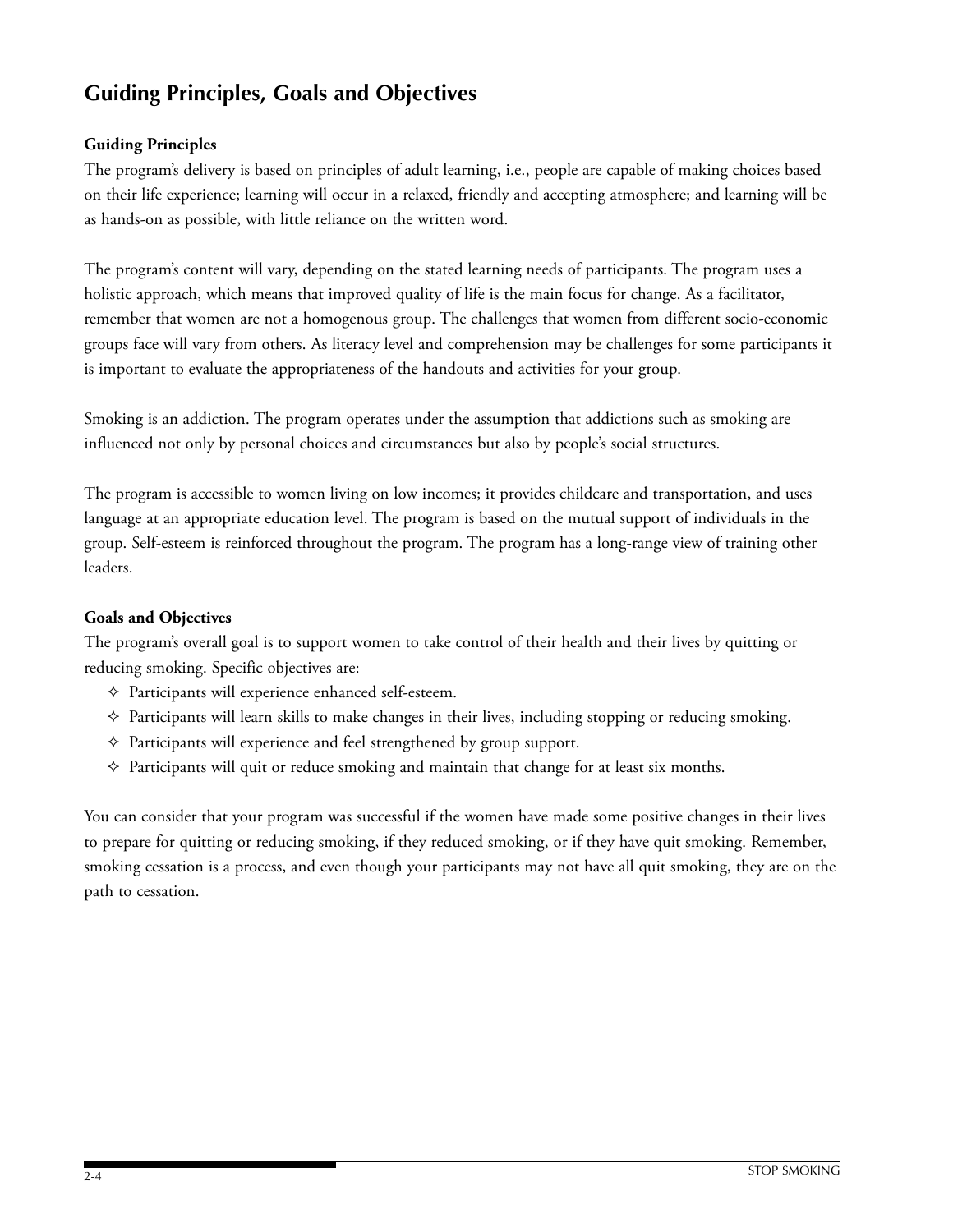# **Design of the Program**

The program has four stages:

# **1. Intake**

The first stage consists of a face-to-face visit or telephone call by the group facilitator. This personal contact allows the facilitator to give the Intake Questionnaire and Pre-Program Questionnaire (refer to the last section of this chapter for the questionnaires) and to develop rapport with the potential participant, and to explain the program format and process. The Intake Questionnaire is designed to assess the smokers' readiness to quit smoking. Based on the theory of the Stages of Change Model, it is important to screen smokers to ensure they are in the *contemplation* or *preparation* stage of change.

The Stages of Change Model was developed by Prochaska and DiClemente and explains how people change their behaviour naturally (see Section 1 for additional information on the model). Many people who work in tobacco reduction use the model to identify where people are in the quitting process. Most people go through five stages in the quitting process:

- **1. Pre-contemplation** At this stage they are not thinking about quitting smoking in the near future.
- **2. Contemplation** They are beginning to seriously think about quitting smoking in the near future (next six months).
- **3. Preparation** At this stage most people have tried to quit smoking at least once in the past year, and they are thinking about quitting again within the next month.
- **4. Action** Real steps are being actively taken to quit smoking. This is the stage where a slip is most likely to occur.
- **5. Maintenance** During this final stage people are better able to avoid returning to smoking and they also know that a slip at this point is not a failure, but a mistake they will learn from and get past.

People can move from one stage to another in order, but they can also move back and forth between the various stages before they quit for good. Again, a slip is not a failure, but an important part of the learning and quitting process. Most smokers try to quit several times before they succeed and the chance of success increases every time they try to quit.

See the handouts at the end of this section on the Fagerstrom Test for Nicotine Dependence.

# **2. Preparation**

The group program supports women in the preparation stage by providing a detailed planning process that helps women anticipate triggers and possible barriers to reach their goal. The group program has 11 sessions. The first six sessions are designed to inform and motivate smokers by describing different methods of quitting, teaching stress management techniques, and establishing group support.

# **3. Quitting**

The last five sessions provide participants with the skills and supports to handle recovery (what used to be called withdrawal) and reinforces the positive effects of being smoke-free. Building self-esteem and receiving group support are themes throughout the program. If the group chooses to set a group quit day, it would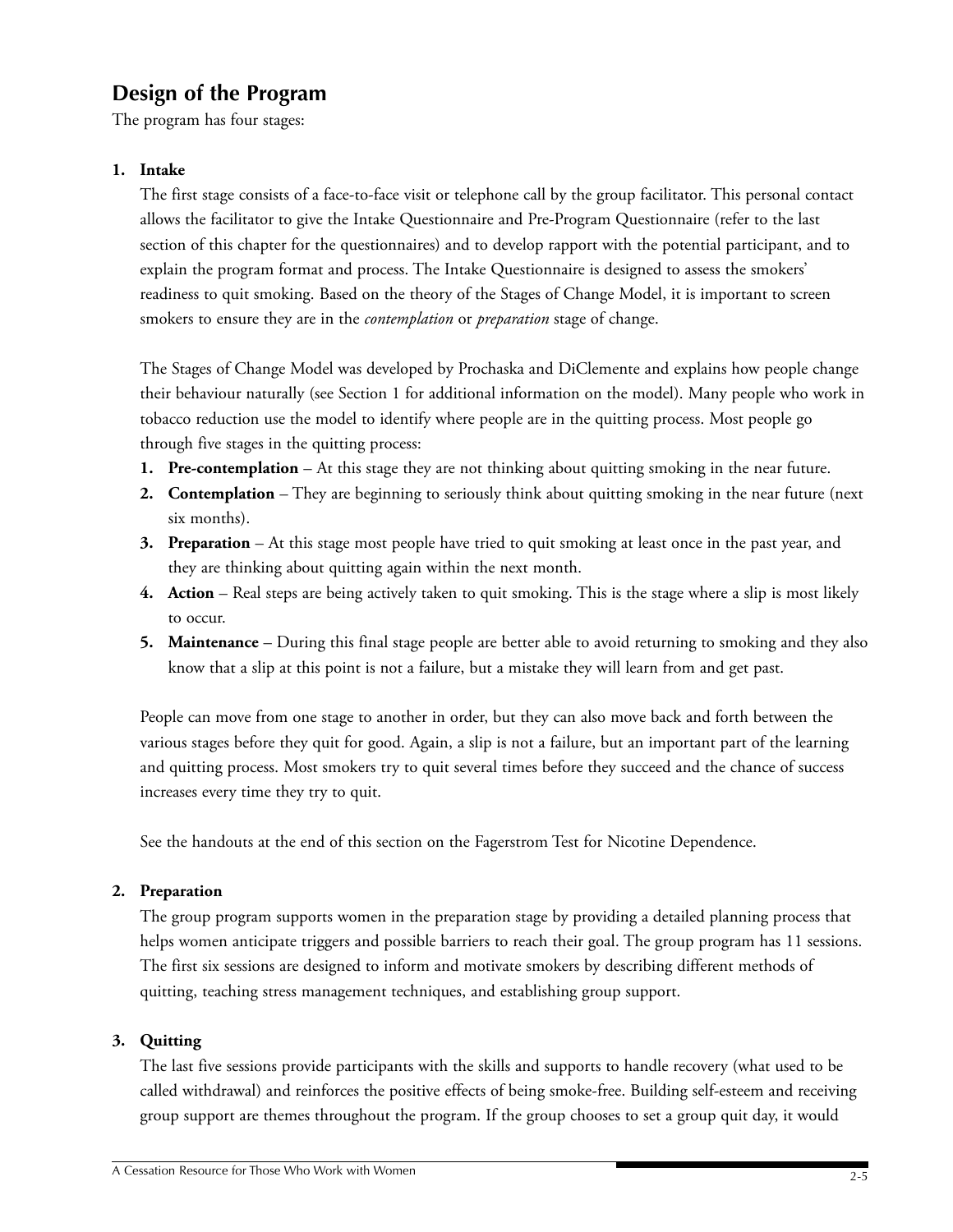occur in the early part of this stage, to ensure that participants receive lots of group support during their first smoke-free month.

# **4. Support**

Follow-up support, especially during the first few weeks, is critical to prevent relapse. These support sessions can be facilitated or be run as self- help groups.

# **How to Use the Facilitators' Guide**

The program is designed to be flexible and can be offered at various times and using different formats depending on each group's needs and resources. It is based on principles of adult education. Adult education involves a twoway sharing of information between the facilitator and the participants in the group. Facilitators should consider:

- $\Diamond$  What the women would like to talk about regarding her smoking behaviour.
- What the women already knows about smoking including the health effects of smoking and the benefits of quitting.
- $\Diamond$  What the women's goals are, e.g., to cut down or quit smoking.

Therefore, one of the first tasks with the group is to choose which topics seem most important to them and their needs. There are 11 sessions that can be used to whatever extent or in whatever order suits the group. Each session follows a similar format and includes helpful facts and recent evidence to support the learning activities.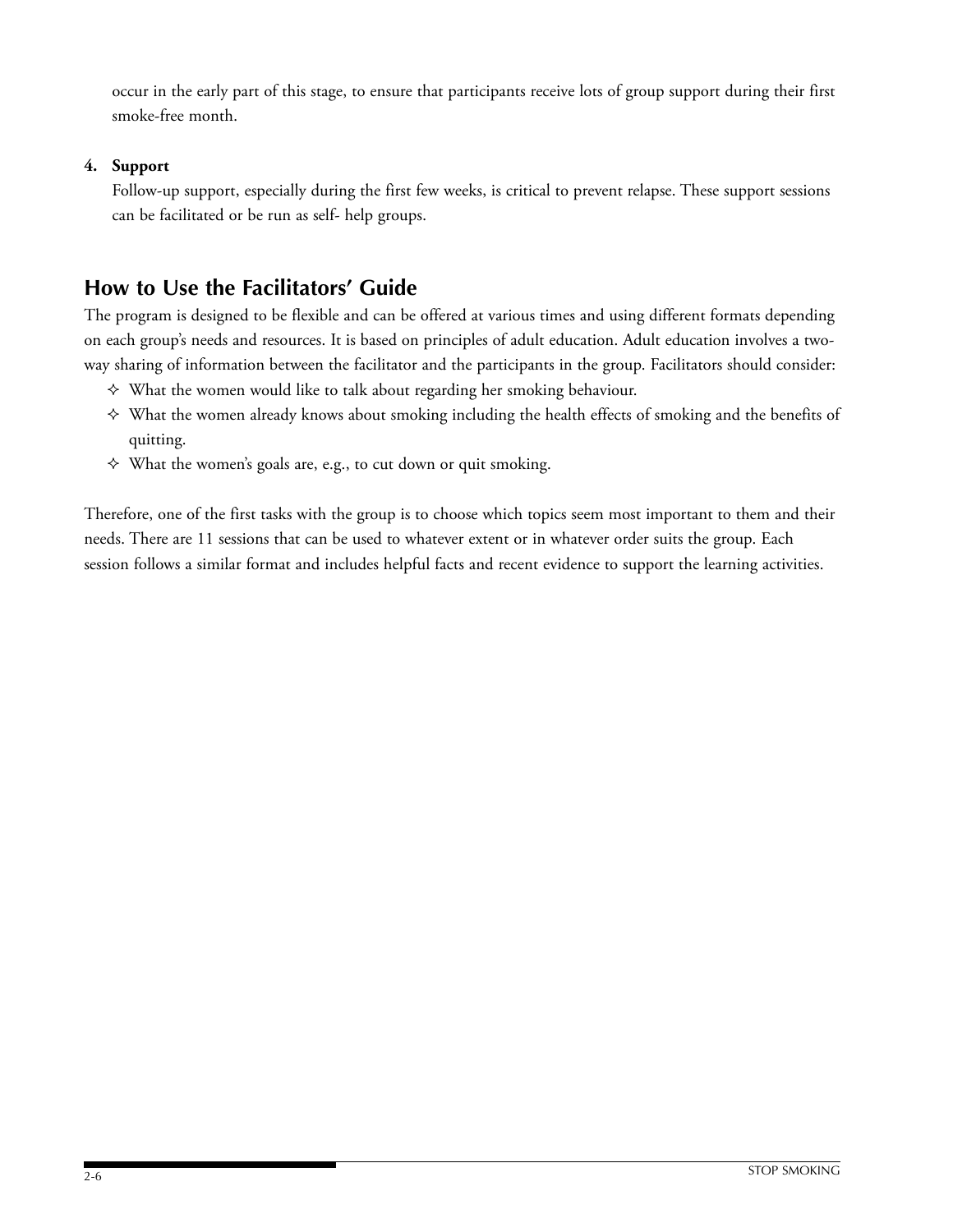# **Suggested Outline for a Group Stop Smoking Program**

The following is a suggested outline only. Groups move through material at very different rates. It is more important to be sensitive to your group's learning needs than it is to "get through" the full agenda. Remember that the sessions can be done in any order, with information from certain sessions being repeated and combined as necessary.

**Intake** involves making a personal contact with each interested participant and screen for stage of change.

**Preparing for Change** sessions provide skills and support for dealing with stress and other smoking triggers. It is suggested that the following sessions be covered during the first three to five sessions:

- The First Session
- $\Diamond$  Stress Management
- $\triangle$  Healthy Weight
- $\triangle$  Support
- $\triangle$  Self-Esteem.

**Quitting or Reducing** sessions provide the plans and skills needed for action. The following sessions are essential:

- $\triangle$  Triggers
- Recovery
- $\triangle$  Support
- $\triangle$  Planning to Quit
- Quit Day
- $\triangle$  Healing and Health Effects
- $\triangle$  Stress Management
- Closure and Celebration.

**Follow-up Support** sessions involve weekly meetings for the first few weeks after quitting and monthly as needed. Follow-Up Support (see page 2-16) can be used to guide the group process and reinforce behaviour change.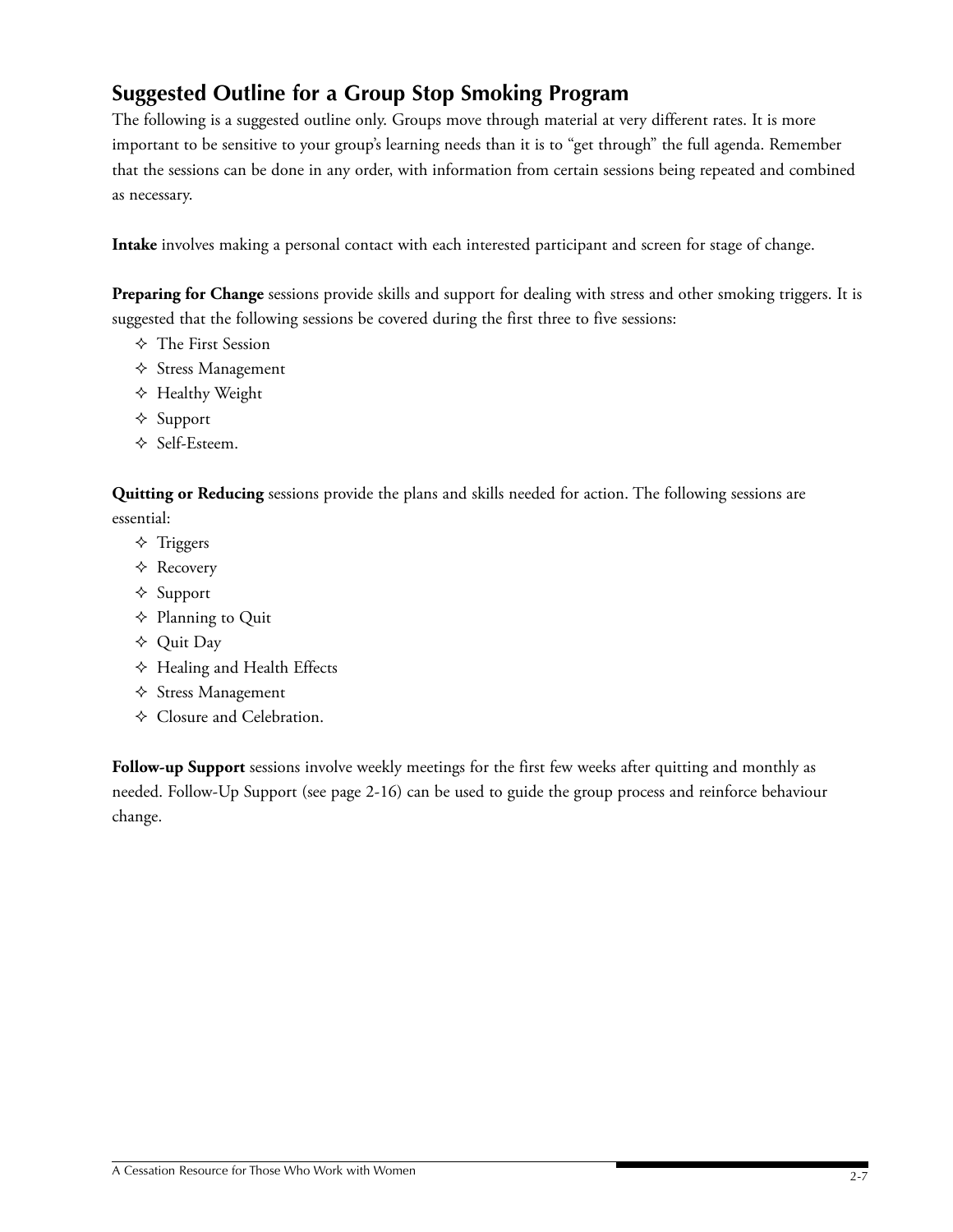# **The Facilitator's Role**

As a facilitator, it is important to examine your own assumptions around smoking. We all make certain assumptions about people, based on their characteristics and behaviours, and we are not always aware that we are doing this.

The facilitator's role in the Stop Smoking program is to help group members find out what they want to learn, then help them learn it. As with all learners, adult learners should be treated with respect. Facilitators and others working with women around smoking cessation should:

- $\Diamond$  Treat them as equals.
- $\triangle$  Allow them to voice their opinions freely.
- $\Diamond$  Avoid using jargon and explain terms they do not understand without talking down to them.
- $\Diamond$  Validate their contributions and knowledge.
- $\Diamond$  Provide opportunities for them to provide input.
- $\Diamond$  In general, be flexible around your approach and be open and listen so you can respond to your group's needs and priorities.

Facilitators for this program will be the most effective when they:

- $\triangle$  Have past experience facilitating groups
- $\Diamond$  Are experienced in methods of adult education
- $\Diamond$  Are accustomed to working with women living on low incomes, and have existing links with groups of women in the community
- $\Diamond$  Understand the social barriers that women living on low incomes experience
- $\Diamond$  Are enthusiastic about working with women
- $\Diamond$  Set goals with the group
- $\Diamond$  Plan program content based on what participants want to learn
- $\triangle$  Encourage discussion
- $\Diamond$  Keep members on topic
- $\diamond$  Summarize what members have said
- $\Diamond$  Make sure meetings begin and end on time
- $\triangle$  Help members evaluate how they're doing
- $\Diamond$  Give members feedback on their progress
- $\Diamond$  Encourage a supportive atmosphere in the group

Facilitators do not need to be ex-smokers, but if you are not an ex-smoker be prepared to answer how you feel you will be able to lead the group without this personal experience. You could talk about other challenges you have had to work through in your life or experiences you have had facilitating other groups. You may also want to emphasize that the expertise lies within the group itself, and your role as a facilitator is just to support them on their journey.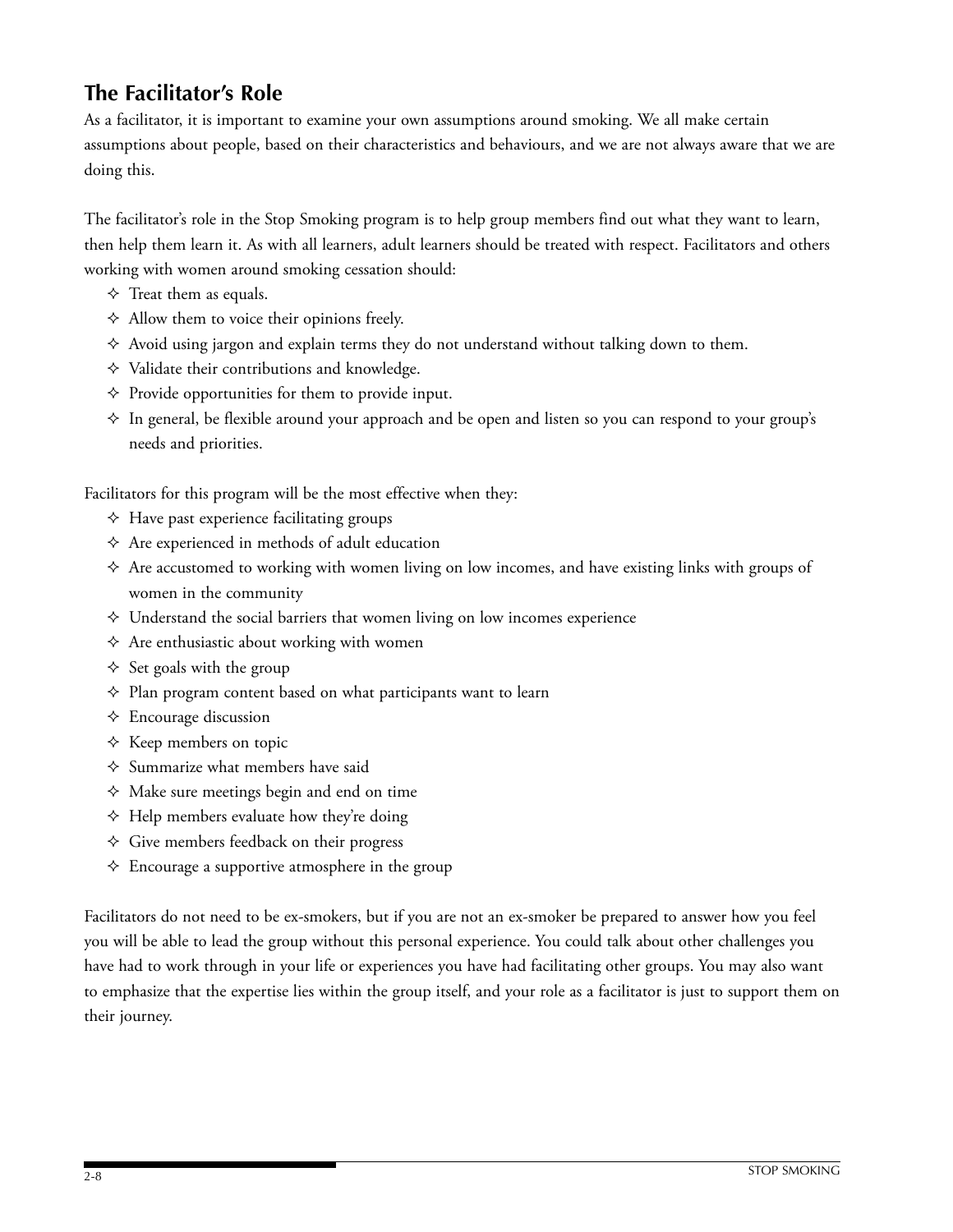# **Co-facilitators' Role**

Often, groups use co-facilitators. A co-facilitator can be a former program participant who has quit smoking, or a woman from the community who knows about the participants, speaks their language or has shared their life experiences and is interested in working with the group.

As a co-facilitator, you may do the following:

- $\Diamond$  Welcome participants in their own language.
- $\triangle$  Help to arrange childcare and transportation.
- $\triangle$  Order and distribute resources and pamphlets.
- $\Diamond$  Share facilitation of the group.
- Offer your experiences and perspective during group sessions.
- $\triangle$  Assist with room set-up.
- $\triangle$  Help phone people who are absent.
- $\Diamond$  Organize food for the program.

# **Promotion**

Promote the program. The program works best with a group of ten to twelve women. Often, between 35 percent and 50 percent of the women who express interest do not attend the first session. To ensure that you have a viable number of women in your group to start the program, make sure that you recruit more women than you want in the program. For example, to get ten women in the program, you may need to recruit 20.

Make flyers with a simple and attractive message for the intended audience. Check literacy levels, include all the "Ws" – When, Where, Why, Who, What, What costs?

Distribute the flyers in local areas where women living on low incomes spend time such as laundromats, day care centres, nursery schools, parent resource centres, shopping malls, grocery stores, coffee shops, community centres, health facilities, adult education schools, ESL centres, employment centres, women's drop-in centres.

Take out newspaper ads especially in local papers that are distributed for free. Write letters to referral agencies – enclose flyers and ask them to help promote the program; use fax and e-mail to distribute information about the program. Make a list of the names, email addresses/phone numbers of those interested.

# **Planning Checklist for Facilitators**

# **Three months before…**

- $\Diamond$  Promote the program and assess the need amongst networks and agencies.
- $\Diamond$  If co-facilitation is desired, look for another person and/or agency to collaborate with.
- $\Diamond$  Determine whether the agency's budget can cover the program's costs:
- $\Leftrightarrow$  childcare
- $\diamond$  transportation
- $\Diamond$  snacks (for group and children)
- $\Diamond$  co-facilitator's fee (honorarium or purchase of service)
- $\Diamond$  promotion costs (flyers, newspaper ads, etc.)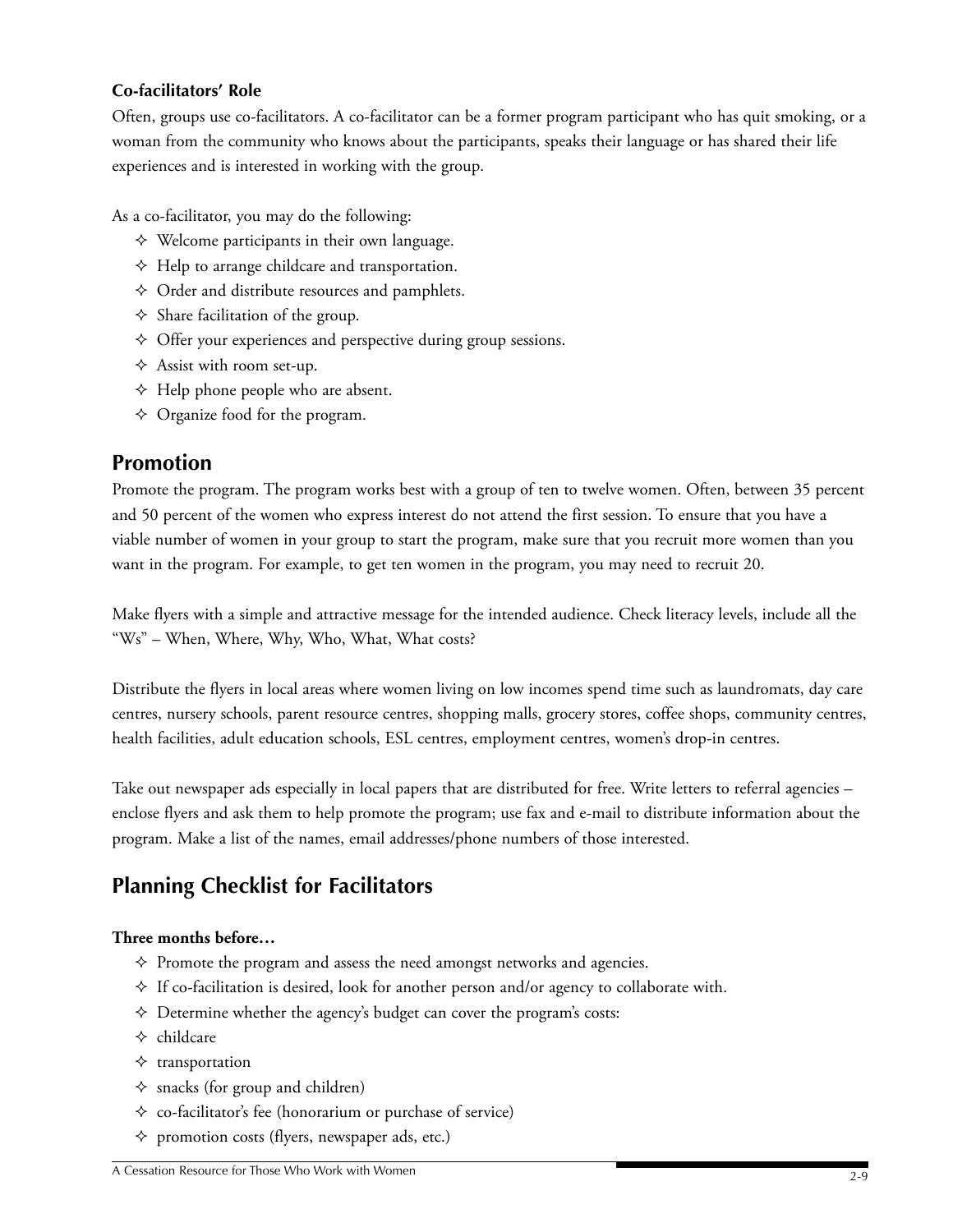- $\Diamond$  photocopying supplies
- $\Diamond$  flipchart stand and paper
- $\Leftrightarrow$  markers/chalk
- $\triangle$  tape/tacks
- $\triangle$  folders
- $\Diamond$  buttons, stickers, etc.
- $\Diamond$  paper, pencils, pens
- $\diamond$  index cards
- $\Diamond$  name tags
- $\Diamond$  music CD's and players
- $\diamond$  coffeepot/teapot.

Find an accessible location.

- Does it have childcare space?
- $\triangle$  Is it wheelchair accessible?
- $\Diamond$  Is it close to potential participants?
- $\Diamond$  Is it close to public transportation (bus, etc.)?
- $\Diamond$  Do you have volunteer drivers/other transportation for the participants?
- Do you need a room permit?
- Do you need to pay for the meeting room?
- $\triangle$  How many people will the room hold comfortably?
- $\Diamond$  Is there room for storing program materials?

Determine dates and times for the program. Sessions usually last between one and two hours. Sessions can be scheduled twice a week (e.g., Tuesday and Thursday). It's best to have at least two days between sessions.

### **Two months before…**

- $\Diamond$  Meet with co-facilitators and determine how you will work together.
- Contract with childcare workers.
- $\triangle$  Arrange for space and appropriate toys (if childcare will be provided on-site).
- Arrange for volunteer drivers, bus tickets, taxi chits etc. for transportation. Note: consider asking your local volunteer bureau to coordinate your volunteers (drivers, childcare).
- Order books, support materials, DVDs/videos etc.
- $\triangle$  Arrange for language interpreters, if required.
- $\triangle$  Arrange for guest speakers.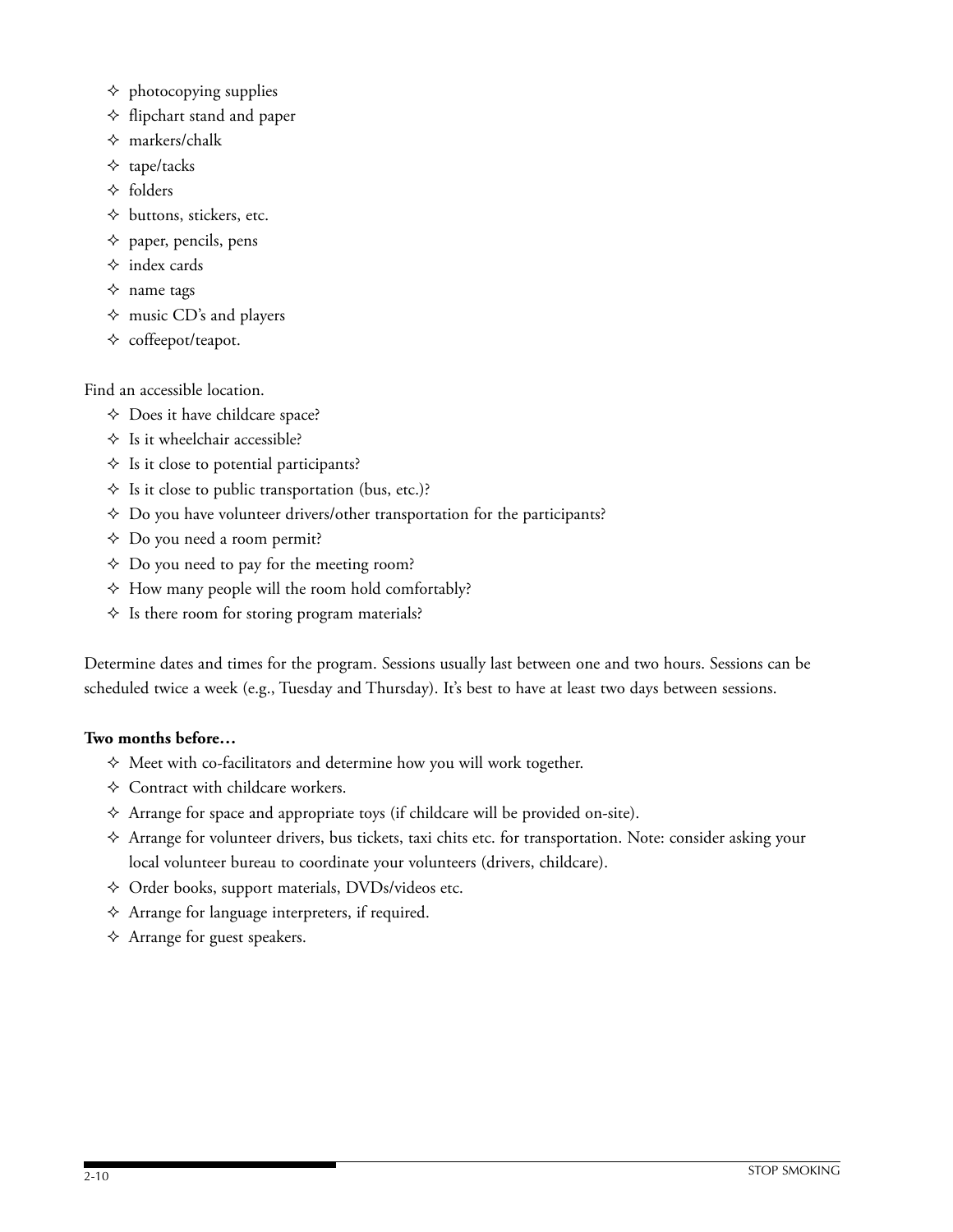### **One month before…**

- $\Diamond$  Call people on waiting list to arrange for an intake interview time.
- $\Diamond$  Conduct intake interviews two to three weeks before the program starts, through home visits, appointments, or telephone interviews.
- $\Diamond$  Guide smokers not ready to quit to other resources such as motivational print material, web based programs
- $\Diamond$  Meet with co-facilitators to plan.
- $\Diamond$  Practice the breathing techniques.

### **Two weeks before…**

- $\Diamond$  Collate the intake forms data and compile a summary to discuss with the group.
- $\Diamond$  Record the summary in an easy-to-read format e.g. flipchart, overheads, computer presentation for discussion with the participants.
- $\Diamond$  Confirm program location, dates and times.
- $\Diamond$  Confirm childcare worker and/or interpreters if necessary.
- $\Diamond$  Meet with the co-facilitator to determine:
- $\Diamond$  Dates and times to meet with co-facilitator for weekly planning and debriefing.
- $\Diamond$  Who will buy snacks and prepare food for each session?
- Who will clean up after each session?
- Who will make photocopies?
- $\Diamond$  Who will pack up the necessary program materials and bring them to the location site?
- $\Diamond$  Who will obtain the cheques for paid staff? (childcare workers, interpreters, etc.)
- $\Diamond$  Who will obtain money for transportation payments? (tokens, bus tickets, taxi chits, etc.)
- $\Diamond$  Who will arrange mileage forms for drivers, check vehicle licenses, liability insurance, and so on (if using volunteer drivers)?

## **One week before…**

- $\Diamond$  Meet with the co-facilitator to:
- $\Diamond$  Plan first session.
- Look at the last-minute details, "emergencies."
- Review details of "Two weeks before."

#### **One day before…**

- $\Diamond$  Prepare for the group.
- $\triangle$  Buy food.
- $\triangle$  Make reminder phone calls.
- $\Diamond$  Make photocopies.
- $\triangle$  Pack supplies.
- $\Diamond$  Call childcare workers, ask them to arrive 15 minutes before the program starts, and give them guidelines.
- $\diamond$  Complete attendance sheet from the list of those interviewed.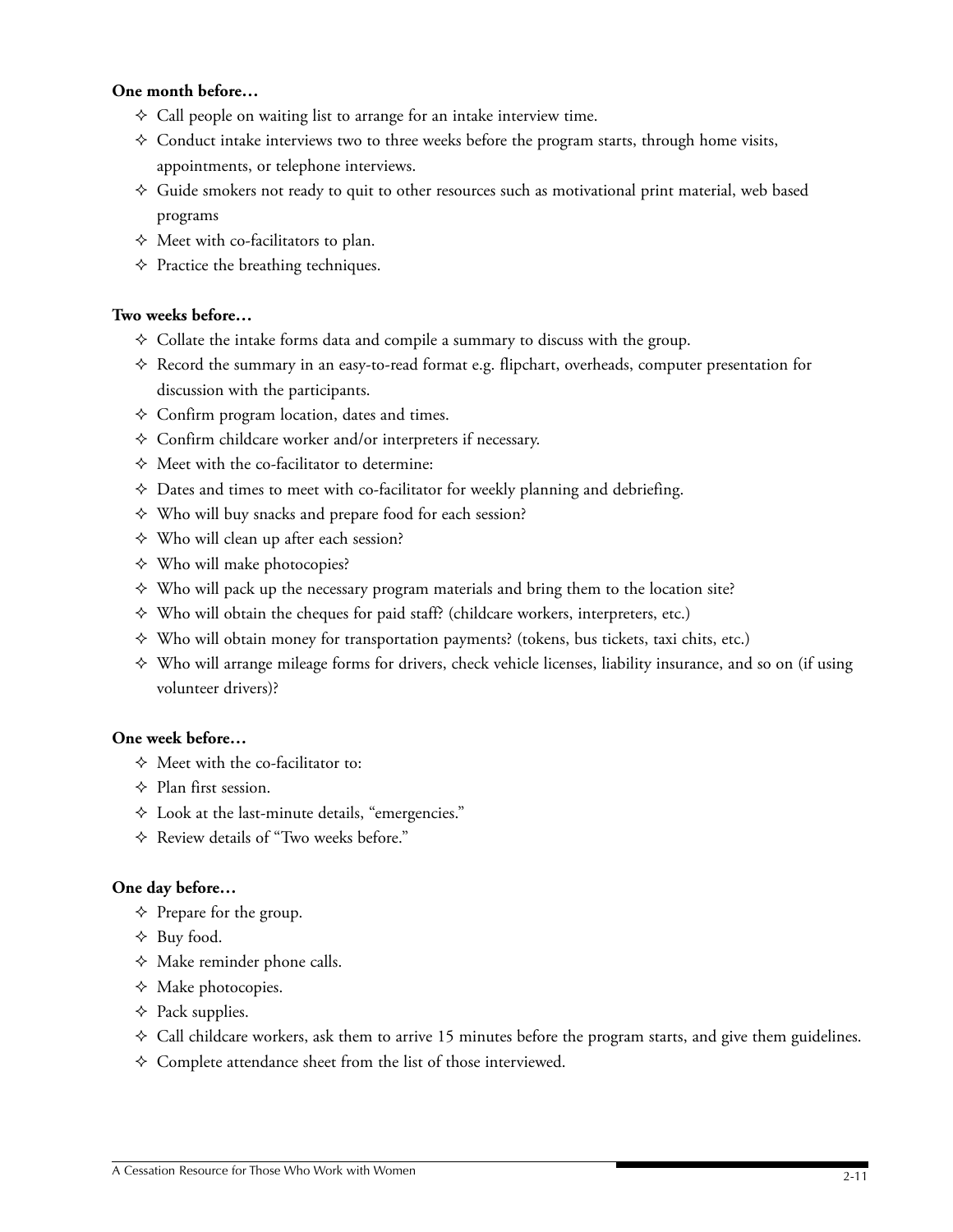# **Day of group…**

- $\Diamond$  Get to the group location early.
- $\triangle$  Set up:
	- food/refreshments
	- flipcharts
	- chairs/tables
	- \* table with handouts and/or quitting materials
	- \* childcare space.

# **Basic Structure for Each Session**

- $\Diamond$  The group facilitator should create a comfortable environment.
	- Make the room as physically pleasant as possible.
	- Arrange chairs in a circle; avoid placing tables and other objects between you and participants.
	- Create a friendly, relaxed and accepting atmosphere.
	- Play music as participants arrive; welcome each one and ask her to fill out a nametag.
	- Place a cartoon or some light-hearted material on each chair for people to read while the group gets settled.
- $\Diamond$  Give each participant a folder or kit for handouts and other materials.
- Encourage everyone to bring the folder to every session; put a humorous picture on the front; include amusing cartoons to keep people relaxed.
- $\Diamond$  Let participants know there may be some "homework" to do. Quitting smoking is a process. To succeed, participants have to work at it a little every day, not just at meetings.

Each session uses the same basic structure. An explanation of the purpose of each activity follows:

# **1. Helpful facts**

At the beginning of each session, there are some helpful facts that you can read out loud to the women. They are specific to the sessions and will help the women better understand the session topic.

# **2. Check ins and Check outs - 10 minutes**

A check in is a "go around" at the start of each session. It enables each group member to participate. It can be used to "take the group's temperature" by asking participants to tell how they're feeling, or it can be light and fun; for example, ask participants to name one thing they've always wanted to do.

A "check in" should be brief. You may need to remind members to keep their contributions short (two or three sentences).

A "check out" is a way to close out the session. Common check out questions are:

- $\Diamond$  What's one thing you learned today?
- $\triangle$  How are you feeling after today's session?
- What's one thing you will do between now and the next session?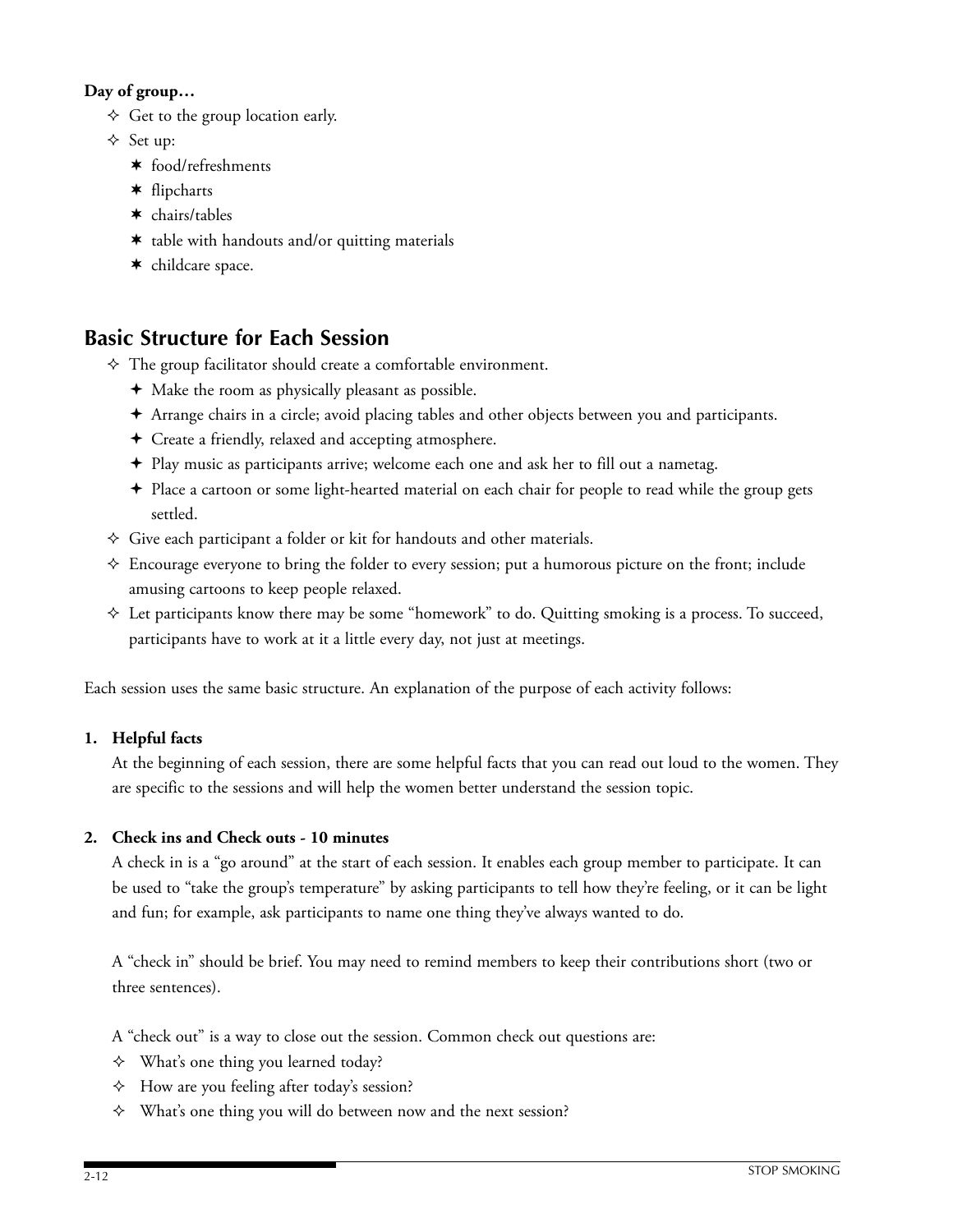### **3. Recap - 5–10 minutes**

The recap reviews what happened in the previous session. It reinforces learning and provides an opportunity for questions, concerns, and sharing of success stories. You can start by asking general questions, such as:

- $\Diamond$  What do you remember from the last session?
- $\triangle$  Do you have any thoughts or feelings about the last session?

#### **4. Breathing/Stretching Exercises - 10 minutes**

Recent research has demonstrated that breathing techniques are effective to help women quit smoking. It helps the healing that begins when someone quits smoking. There are breathing exercises in each session and it is strongly recommended that you read and practice the techniques to become comfortable with them yourself before teaching others. These exercises reinforce the importance of breathing as a relaxation technique in the quitting process and are very important skills to learn. Most women, when asked in focus groups, found them to be one of the most important aspects of the program. Practice these exercises ahead of time to experience their benefits, and so that you can teach them with enthusiasm and conviction.

#### **5. Learning Exercises**

There are several suggested experiential learning exercises in each session. Each one is designed to teach a skill or help participants understand themselves better. The facilitator may choose any number of these exercises depending on the participants' abilities, characteristics and interest. Most of the learning exercises take about 30 minutes.

#### **6. Reflection**

Reflecting helps determine how effective the learning exercise was, reinforces learning, and lets the facilitator know what's going on in the group.

Useful reflection questions are:

- $\Diamond$  What did you like or dislike about that exercise?
- $\Diamond$  What did you learn?
- $\triangle$  How did you feel?
- $\triangle$  How could it have been better?

#### **7. Breaks**

Plan at least one break per session. It's important to decide at the first meeting how to handle breaks. There will be a lot of tension about when and where people can smoke. Help the group decide where they may smoke and allow time for them to get dressed if it is outdoors. Do not call the breaks "smoke breaks." After quit day, it's a good idea to do some sort of physical activity during breaks and to serve nutritious snacks to reinforce the behavioural aspects of not smoking.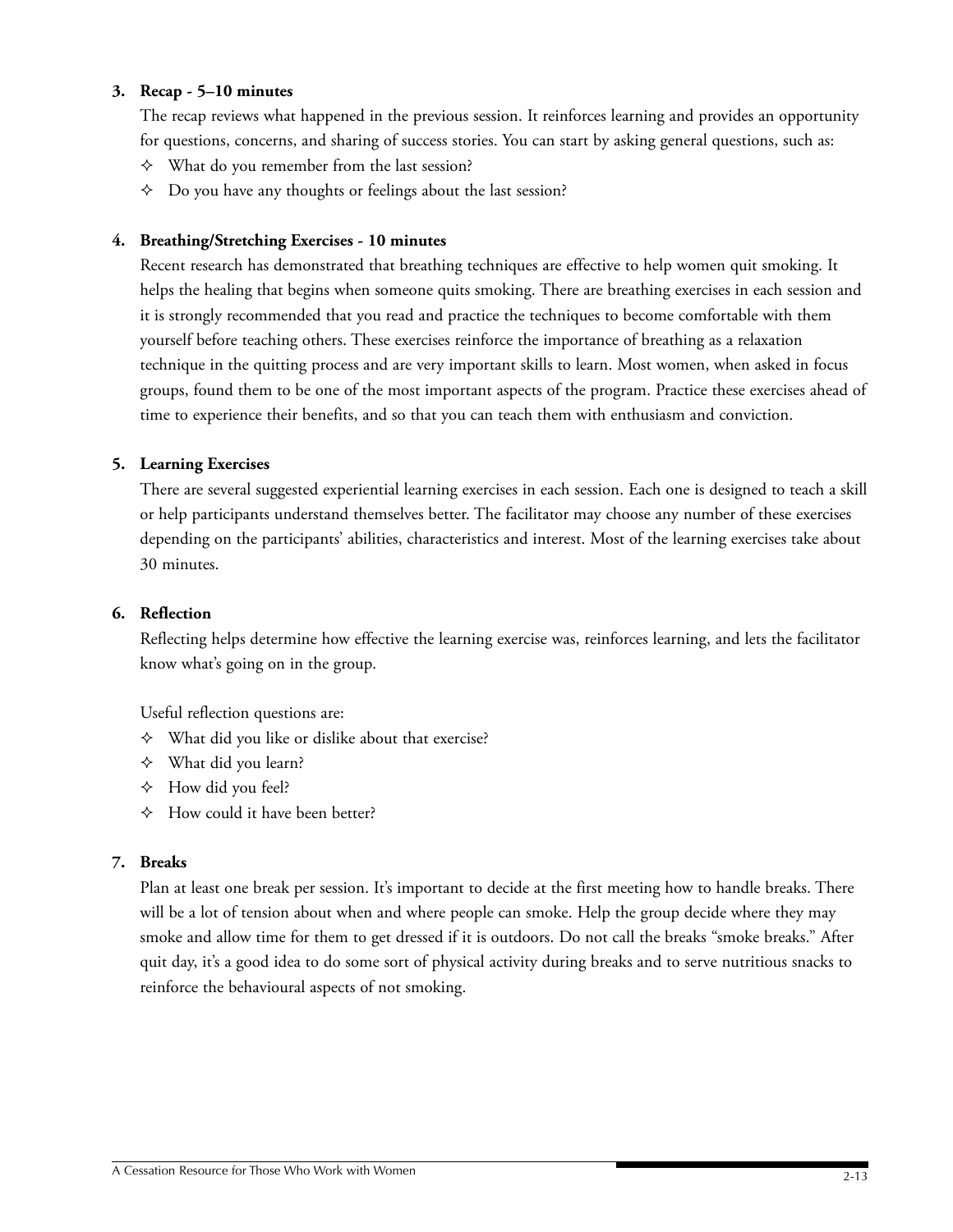# **Participant Observer Guidelines**

Personal observation or anecdotal information are also valuable indicators of behaviour change and can include such activities as:

- $\Diamond$  Networking participants link with each other and with others through contacts made in the group.
- $\Diamond$  Reinforcing behaviour positive statements and gestures made by participants about other participants, or affection demonstrated.
- $\Diamond$  Helping behaviour participants offer to be responsible for part of the group's operation (e.g., helping with snacks, set-up etc.).
- $\Diamond$  Group identification participants refer to the group as "my group" and use the word "we" instead of "I."
- $\Diamond$  Participation participants volunteer answers.
- $\triangle$  Homework participants complete assigned tasks.
- $\Diamond$  Altruistic behaviour good deeds are done without being asked (e.g., offering to drive someone home).
- $\Diamond$  Behaviour change changes in behaviour to do with exercise, smoking etc.
- $\triangle$  Attitude change e.g., changes in participants' body language, statements and participation levels.
- $\diamond$  Physical appearance changes in participants' grooming, clothing or hygiene.
- $\Diamond$  Using resources participants make links with or referrals to other resources.
- $\Diamond$  Collective action participants work together to make changes in the community.

# **Pre-program Questionnaires**

Five survey tools (refer to the end of the session for copies) are included to make the evaluation process efficient. They include:

- $\Diamond$  Intake Questionnaire
- $\triangle$  Pre-Program Questionnaire
- $\Diamond$  Program Evaluation
- Post-Sessions Questionnaire
- $\Diamond$  Six-month Follow-up Questionnaire

By using these tools, the following important information will be collected:

- $\Diamond$  The number of participants who attended
- $\Diamond$  The number who quit smoking or attempted to quit
- $\Diamond$  Their reasons for quitting
- $\Diamond$  Participants' demographic information, such as income sources
- $\triangle$  Drop-out statistics
- $\Diamond$  Process measures to improve program delivery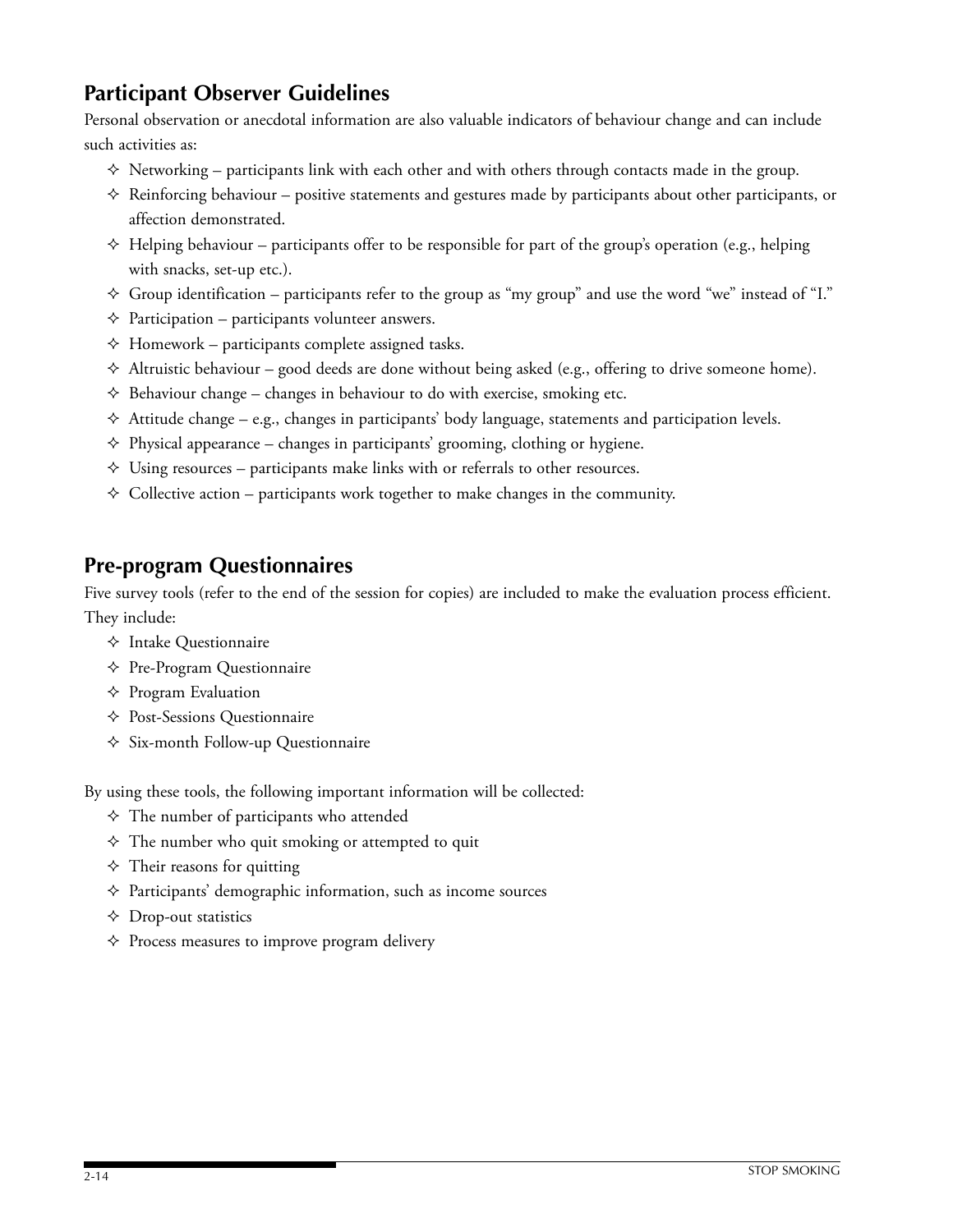### **Intake Questionnaire**

The Intake Questionnaire is designed to screen participants for those who are ready to quit smoking and join the group program. This is conducted individually during a phone interview. Those who are not ready should be referred to self-help resources.

## **A Note About The Stages Of Change**

When you give the Intake Questionnaire, take notice of participants' answers to questions about the stages of change in smoking cessation. If the woman is not ready to quit smoking (in pre-contemplation or contemplation) you may want to refer her to some self-help materials and give her the provincial quit-line number (see Section 1 – Appendix A: Resources) and suggest she speak with her doctor or public health nurse. Recommend that she enrol in the group program when she is closer to taking action on quitting smoking and again encourage her decision in taking the first step.

## **Pre-Program Questionnaire**

During the Pre-Program Questionnaire it is important to:

- $\Diamond$  Introduce yourself as one of the program's group leaders.
- $\Diamond$  Congratulate the person for making this first critical step.
- $\Diamond$  Outline the program briefly.
- Assess and discuss the "match" between the program and the applicant.
- $\triangle$  Explain transportation and childcare provided, if appropriate.
- Listen to the person's previous experiences and fears, and let her know that this program provides lots of support for her and the others in the group who feel just the way she does.
- $\Diamond$  Give details of the first session day, time, location.
- $\Diamond$  Congratulate the person for joining the program.
- $\Diamond$  Let the person know that although it is a stop smoking program, she will be supported throughout the program no matter what happens.

You can also ask participants to complete the Fagerstrom's Test for Nicotine Dependence to assess your patient's level of addiction.

# **Evaluation**

Evaluation of the program is important for several reasons:

- $\diamond$  To measure the program's ability to meet the objective of helping participants quit or reduce smoking
- $\Diamond$  To obtain feedback on the program's delivery
- $\Diamond$  To find out if the program had any unplanned impact on participants.

The evaluation designed for this program uses a pre and post test design and collects both quantitative and qualitative data with tools that were developed and used during the national evaluation in 1996, and have been proven to be reliable and valid ways to evaluate the program's effectiveness.

The evaluation should be given during the last session (see Session 11 – Closure and Celebration)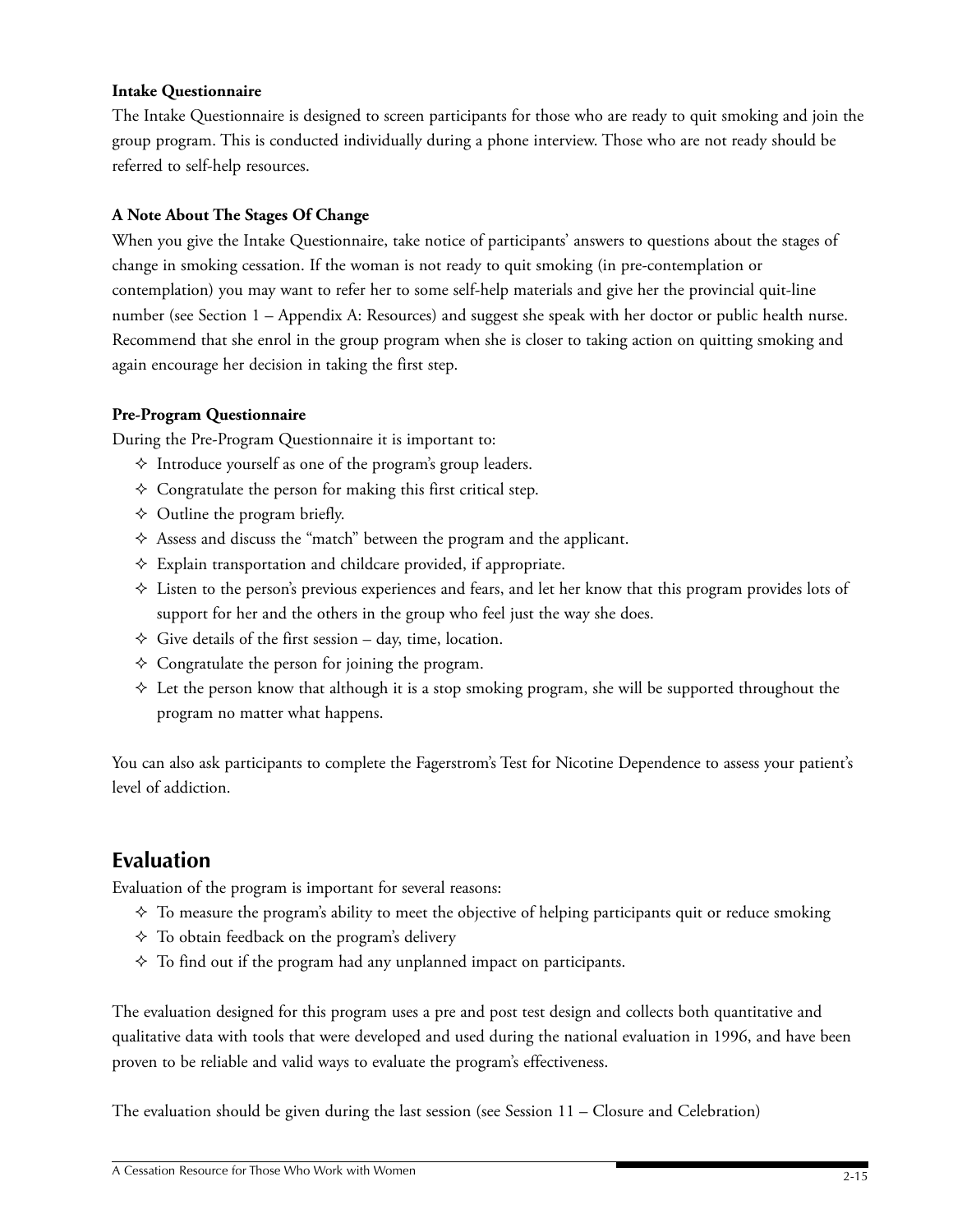# **Post-session Questionnaires**

## **Post-session**

This questionnaire can be given during the last session (see Session 11 – Closure and Celebration)

The questions measure the number of participants who quit or reduced, and encourage participants to share other changes they made in their lives as they went through the program. They also encourage feedback about the program, and allow participants to help others who may benefit from their comments.

Pay attention to literacy levels in the group, and read questions aloud, if necessary. Offer help in writing answers.

### **Follow-up Questionnaire**

This questionnaire can be given after the end of the program to verify and evaluate cessation rates and to see what other kinds of long-term benefits the program may have had. Research shows that people who quit smoking are more likely to start again within six months after quitting. We recommend that you give the questionnaire over the telephone, but you can also give it in a follow-up session. It may be difficult to track down some participants, but do the best you can and calculate the percentages based on the number of women you were able to contact.

# **Follow-Up Support**

### **Relapse Prevention**

Slips (a few puffs or one cigarette) or relapses (resumption of regular smoking) are very common amongst people trying to quit smoking. Most relapses occur within the first six months of quitting. Smokers who relapse should never be viewed as failures. As a facilitator, your role will be to help the person see the opportunities to learn about triggers and situations that can be avoided in the future. This section outlines some ideas for follow-up support.

### **Ideas for Relapse Prevention Follow-up Support**

Ideally, we recommend that participants maintain regular contact with their support partner and that the group continues to meet regularly especially during the first few weeks after the program ends.

Facilitated drop-in programs can offer ongoing support and problem solving using the following guidelines. In some communities drop-in support groups are extended to all quitters, whether they have attended the original group or not.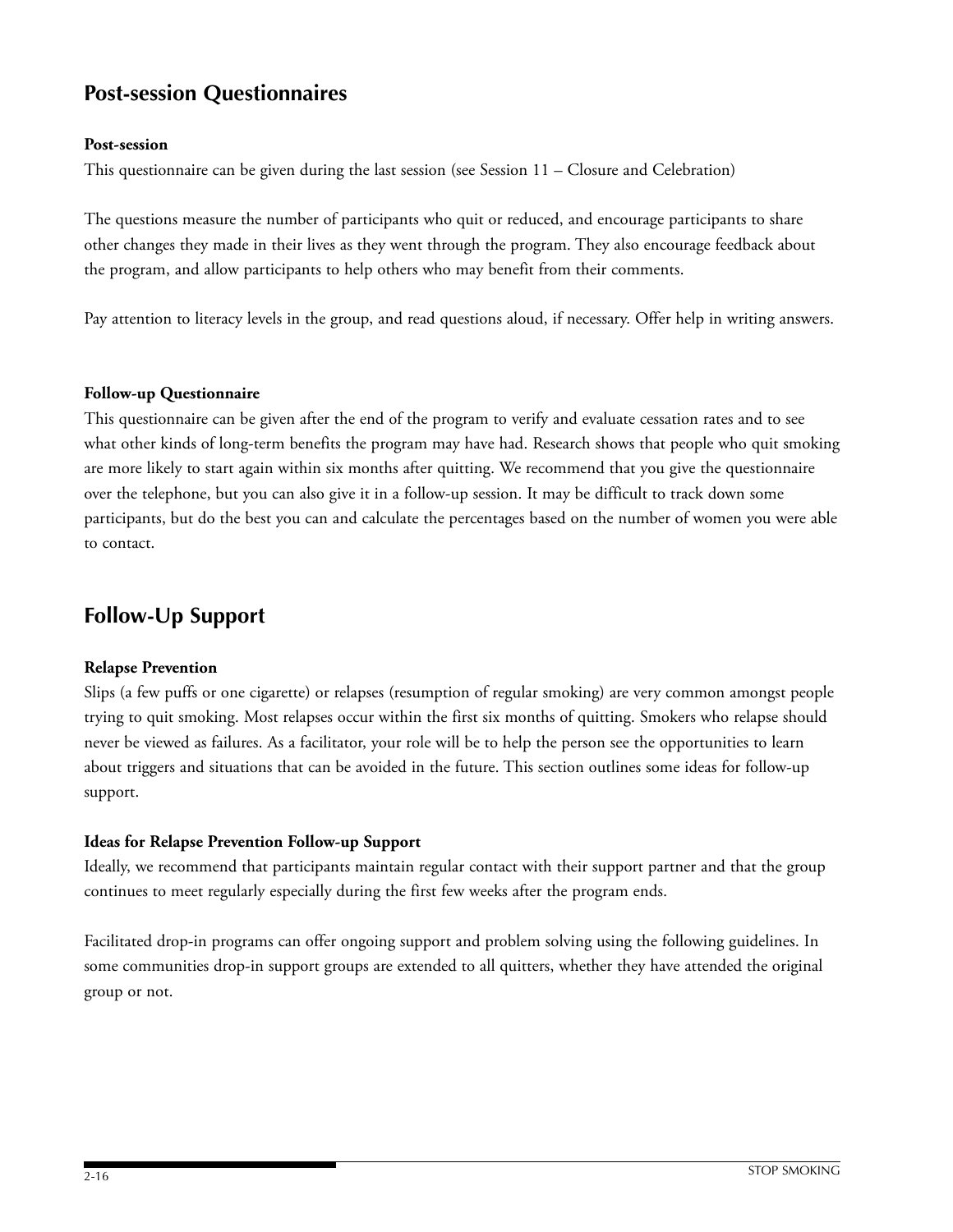## **Suggested structure for a facilitated drop-in support group**

Each follow-up session can have three parts:

- $\div$  Check In (10–15 min.)
- $\triangle$  Group Discussion (30–45 min.)
- $\triangle$  Check Out (10–15 min.)

## **Check In**

At the beginning of each session, there is a quick go-round. Each person states briefly how things are going in their efforts to remain smoke-free, or to move towards being smoke-free. If someone has an issue they want to discuss with the group, she can do so now. It is important that everyone check in before the group discussion starts. At the end of the check in, everyone will have a general idea of how everyone else is doing, and you will know what the topics are for the group discussion.

## **Group Discussion**

The content of the group discussion usually comes from the check in and usually takes the form of some sort of group problem-solving. Topics can vary greatly, from helping someone who has had a "slip" to discussing how to handle stress, or how to stay on a regular exercise program. Content covered in the core program will be a good reference for most things that will come up in the group; e.g., the problem-solving process can be put into practice here, as well as how to control urges, what to do in a relapse, etc. The most valuable resources are the group members' experiences of "what works" and "what doesn't work."

Some days there might not be any particular issues that come out of the check in. If this happens, the group can discuss a general topic in keeping with its goals. A list of these topics can be established ahead of time, or the topics can be decided during the session.

The group discussion should end 10 minutes before the end of the session to allow time for the check out.

# **Check Out**

At the end of each session, have another go-round, during which each person briefly states their plans to remain smoke-free. The check out provides an ongoing evaluation of how the group is doing.

### **Effective Self-help Group Meetings**

Self-help groups are gatherings where the members themselves ensure the discussion is supportive and helpful to their members. In some communities, group participants meet informally over coffee or at a park.

Effective group meetings ensure the following:

- $\Diamond$  The group provides a friendly, caring atmosphere.
- $\Diamond$  All members participate.
- $\Diamond$  Group members stay on topic.
- $\Diamond$  The group is flexible and adjusts to changing needs and situations.
- $\Diamond$  The group is not judgmental and its members feel safe to speak out.
- $\Diamond$  Leadership is shared and all members feel responsible for the group's success.
- $\Diamond$  Interest is high.
- $\Diamond$  Meetings run smoothly without interruption or blocking.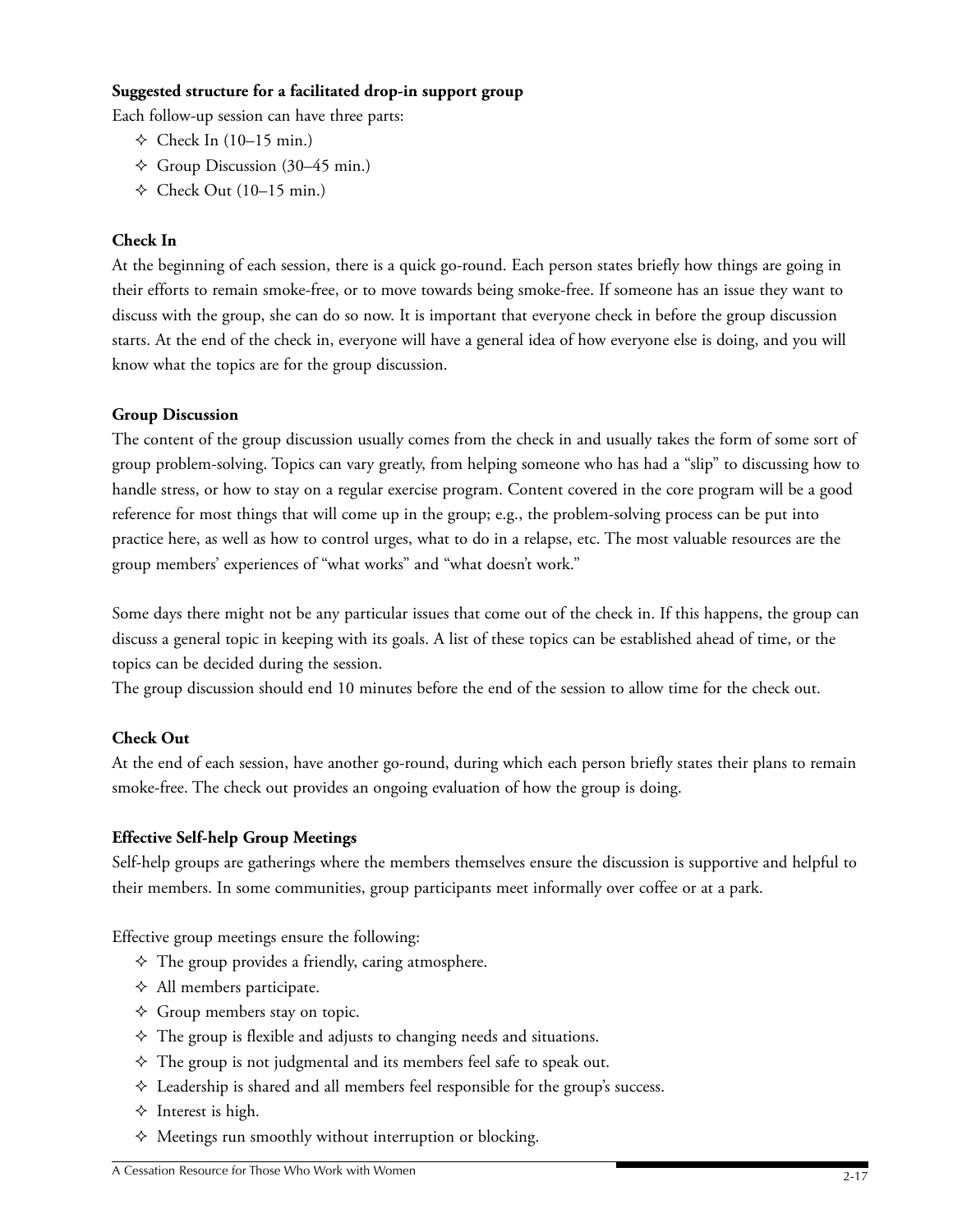$\diamond$  Decisions, if needed, are made by the group as a whole.

(*This section is adapted from Karen Hill, Helping You Helps Me: A Guidebook for Self Help Groups. Produced by the Canadian Council on Social Development. Published by Health and Welfare Canada, 1983.)*

# **Other Ways to Receive Ongoing Support**

Refer to **Section 1- Appendix A: Resources** for a list of resources and organizations including provincial quitline numbers.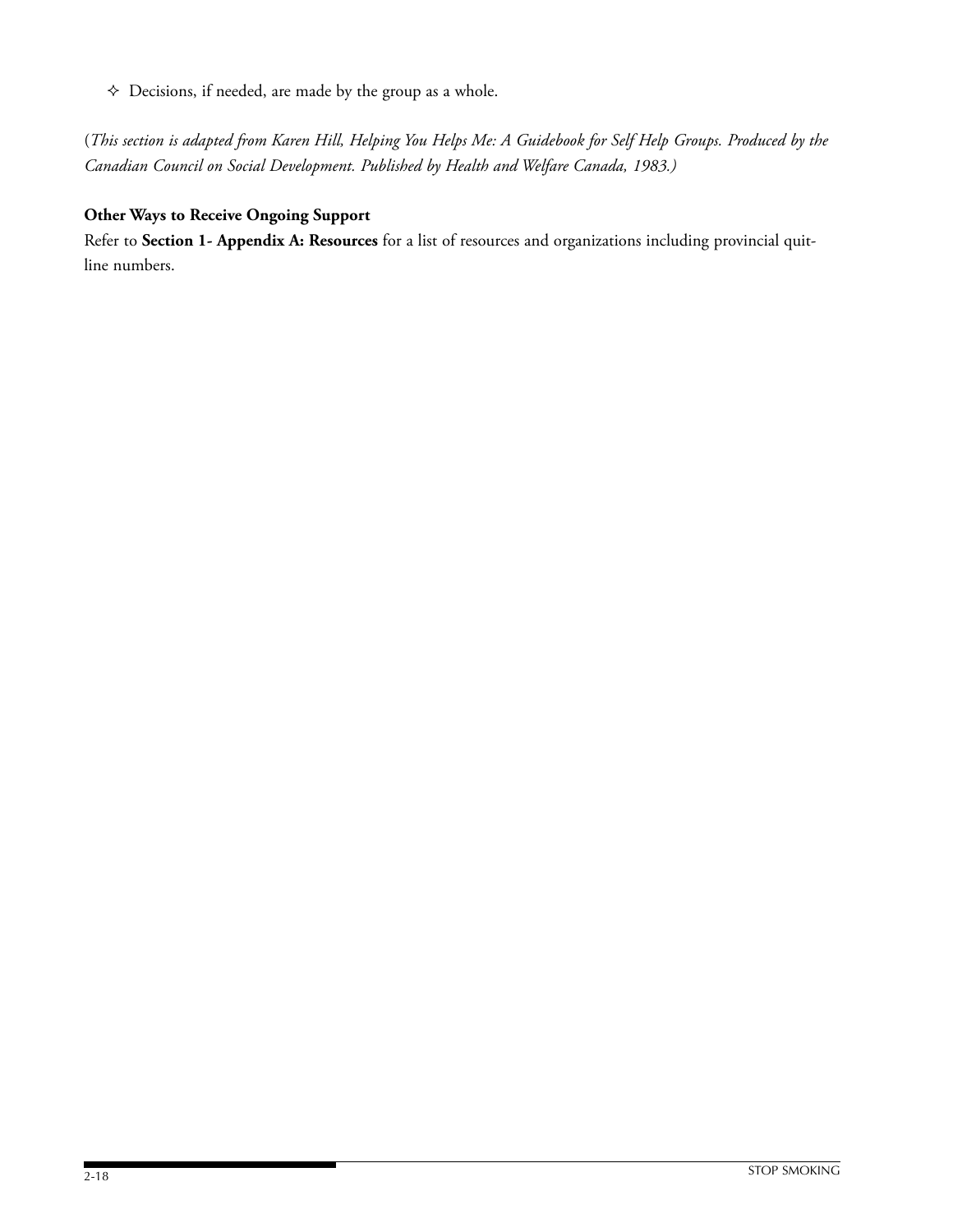# **Intake Questionnaire**

Date: Facilitator's name:

Introduce yourself as one of the program facilitators. Congratulate the woman for making this first critical step.

| Name:               |  |  |  |
|---------------------|--|--|--|
| Address:            |  |  |  |
| Telephone #         |  |  |  |
| E-mail address:     |  |  |  |
| Source of Referral: |  |  |  |

### **Give a brief explanation of the program.**

This is a support/educational group for women who are ready to quit smoking. The next group starts on (*day, date\_\_\_\_\_\_\_\_\_\_\_\_\_\_\_\_\_\_\_\_\_\_\_\_).* The program is held at the \_\_\_\_\_\_\_\_\_ for \_\_\_\_\_\_\_\_\_ weekly classes and \_\_\_\_\_\_\_\_\_ follow up support classes. The group provides lots of support for you and the others in the group who have very similar feelings to yours.

#### **Is the location and time convenient for you?**

I would like to ask you a few questions **so we can both better determine what types of support you need in order to stop smoking.** There are no right or wrong answers, but it is very important that you answer the questions as honestly as possible. Any personal information you give me is for data purposes only. Is this a convenient time? (**The interview will take about 20 minutes).** Before I start, do you have any questions? I will read you a statement and I would like you to answer TRUE, if the statement is true for you, and FALSE, if the statement is not true for you.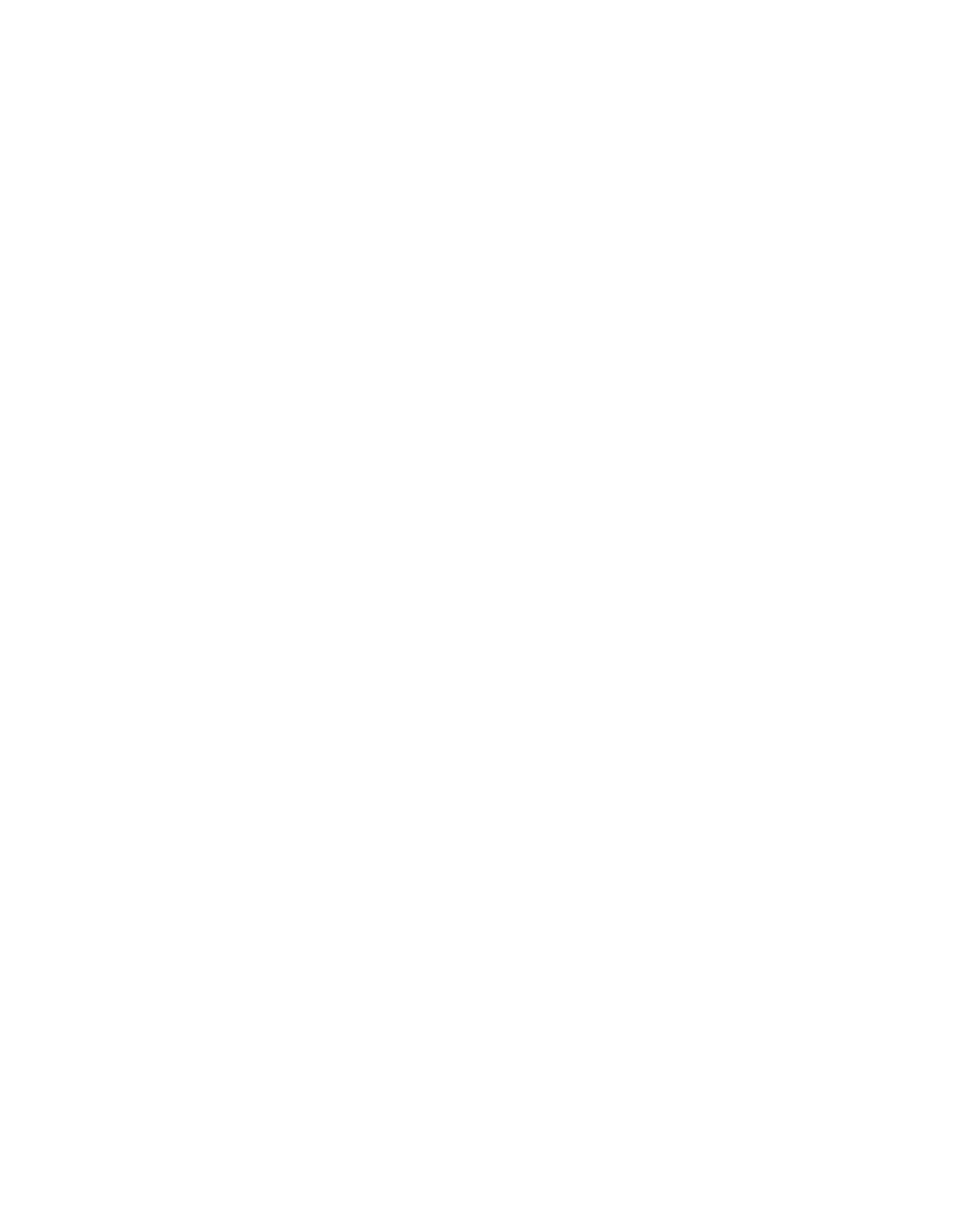# **Assessing Stage for Change**

# **IMPORTANT - Don't read these section titles out loud.**

# **Section A (Precontemplation)**

|    | 1. Smoking is not harmful to my health.                                                               | $\mathbf T$ | $\boldsymbol{\mathrm{F}}$ |
|----|-------------------------------------------------------------------------------------------------------|-------------|---------------------------|
| 2. | Smoking harms unborn babies, children or others who breathe my smoke.                                 | $\mathbf T$ | $\mathbf F$               |
|    | 3. I enjoy smoking more than anything else I do.                                                      | $\mathbf T$ | $\rm F$                   |
|    | 4. I have to smoke to have fun.                                                                       | $\mathbf T$ | $\rm F$                   |
|    | 5. I feel angry when I'm asked not to smoke.                                                          | $\mathbf T$ | $\rm F$                   |
|    | 6. I don't like being told where and when I can smoke.                                                | $\mathbf T$ | $\boldsymbol{\mathrm{F}}$ |
|    | 7. I have a hard time imagining my life without smoking.                                              | $\mathbf T$ | $\rm F$                   |
| 8. | I avoid going to the doctor because I don't want to hear about how smoking<br>is affecting my health. | $\mathbf T$ | $\rm F$                   |
|    | <b>Section B (Contemplation)</b>                                                                      |             |                           |
|    | 9. I want to quit smoking but I would miss it too much.                                               | $\mathbf T$ | $\mathbf F$               |
|    | 10. I want to quit smoking within the next six months.                                                | $\mathbf T$ | $\rm F$                   |
|    | 11. My life is too stressful right now to quit smoking.                                               | $\mathbf T$ | $\mathbf F$               |
|    | What contributes to your stress?                                                                      |             |                           |
|    |                                                                                                       |             |                           |
|    |                                                                                                       |             |                           |
|    | How do you deal with stress?                                                                          |             |                           |
|    |                                                                                                       |             |                           |
|    |                                                                                                       |             |                           |
|    |                                                                                                       |             |                           |
|    |                                                                                                       |             |                           |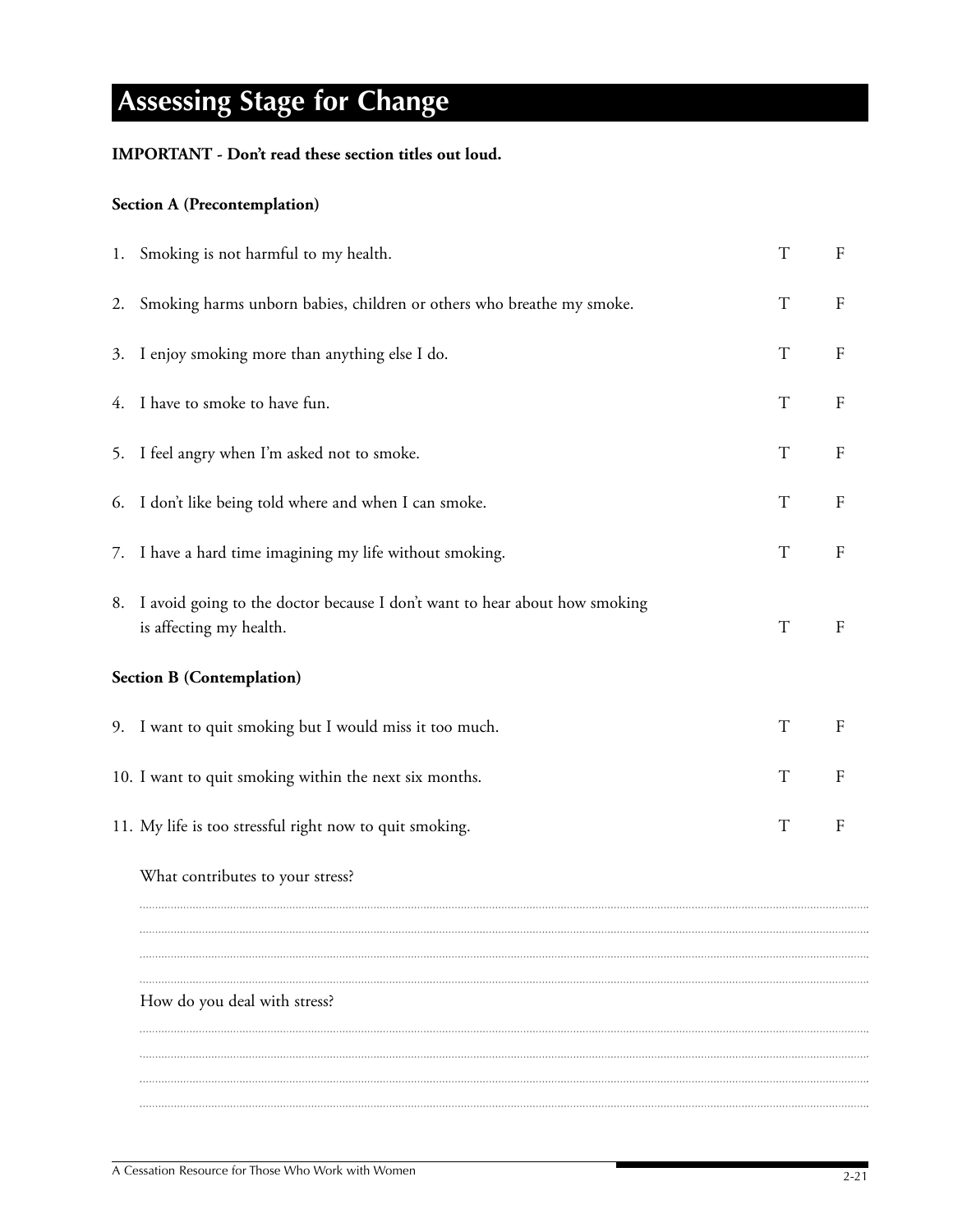# Are you on any medication? Are you receiving counselling for another addiction or for any other reason? Have you discussed with your counsellor if you are ready to quit smoking? 12. I want to quit smoking but I am afraid of going through recovery (withdrawal). T F 13. I think about quitting smoking a lot. T F 14. I talk about quitting smoking with other people. T F My greatest fear about quitting is:

# **Section C (Preparation)**

| 15. I think I would be healthier if I quit smoking.                                                            |                 |                |
|----------------------------------------------------------------------------------------------------------------|-----------------|----------------|
| 16. I believe the benefits of quitting smoking are more important than<br>the benefits of continuing to smoke. | $T_{\parallel}$ |                |
| 17. I have got to do something about my smoking.                                                               | T               | F              |
| 18. I believe that I can cut down my smoking.                                                                  | T               |                |
| 19. I believe that I can quit smoking.                                                                         | T               | $\overline{F}$ |
| 20. I would like to quit smoking within the next month.                                                        | T               |                |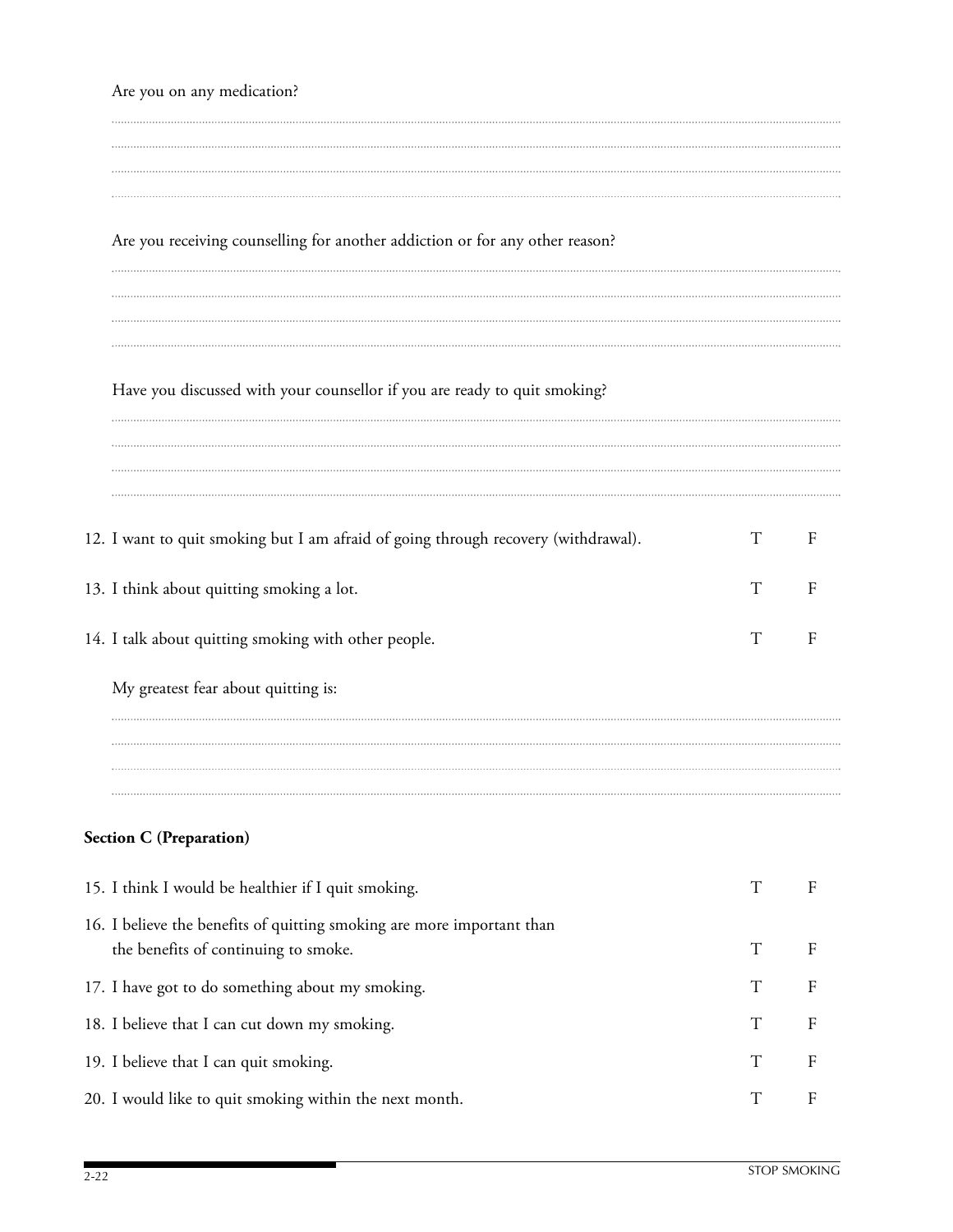# **Section D (Action) Are you planning to quit in the next month?**

| 21. I smoke fewer cigarettes now than I did six months ago.                              | T           | F            |
|------------------------------------------------------------------------------------------|-------------|--------------|
| 22. I have quit smoking for at least one day in the past year.                           | T           | $\mathbf{F}$ |
|                                                                                          |             |              |
| I have previously attended the Stop smoking Program for Women.                           |             |              |
| 23. I'm looking for ways to quit smoking.                                                | T           | F            |
| What would help you to prepare?                                                          |             |              |
|                                                                                          |             |              |
|                                                                                          |             |              |
| 24. I am ready to quit smoking.                                                          | $\mathbf T$ | F            |
| 25. I am willing to attend all the sessions and complete a program to assist me to quit. | $\mathbf T$ | ${\rm F}$    |
| 26. I am willing to make changes in my life to quit smoking.                             | T           | $\mathbf{F}$ |
| 27. I know the situations and behaviours I need to avoid while I quit smoking.           | T           | $\mathbf{F}$ |
| 28. I have started smoking again but I am ready to try to quit again.                    | T           | F            |
| 29. I am trying to quit smoking.                                                         | T           | $\mathbf{F}$ |
|                                                                                          |             |              |

# *Thank you.*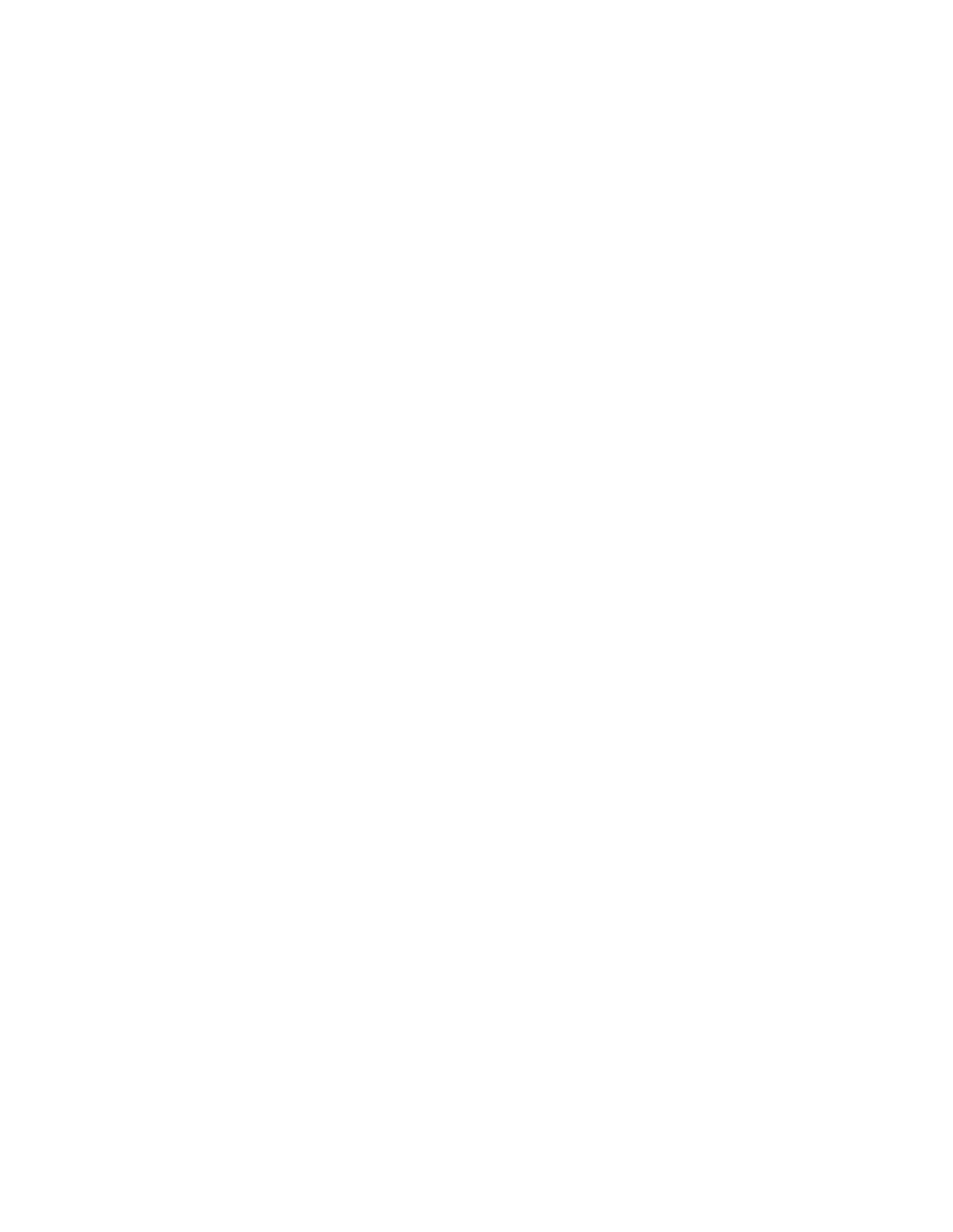# **Pre-Program Questionnaire**

| Name:           |
|-----------------|
| Address:        |
| Telephone #     |
| E-mail address: |

Please give us a number where we can reach you in case we have to contact you to cancel a session.

These questions help us understand some things that are important if you are interested in quitting smoking. We ask you these questions now, before the program begins, so that we can determine if the program is effective later. The questions are mostly about smoking, but there are also a few questions about the way you live. Thank you for answering these questions.

| 3. | Why do you think you started smoking?                                                                              |
|----|--------------------------------------------------------------------------------------------------------------------|
|    |                                                                                                                    |
|    |                                                                                                                    |
|    |                                                                                                                    |
|    | 5. Are you thinking about quitting smoking in the next six months?<br>$\Box$ Yes<br>$\Box$ No – Skip to Question 7 |
|    | 6. Are you thinking about quitting smoking in the next month?<br>$\Box$ Yes<br>$\square$ No                        |
| 7. | Check off the things you do when you smoke.<br>$\Box$ Watch TV<br>$\Box$ Drink coffee                              |
|    | $\Box$ Talk on the telephone                                                                                       |
|    | $\Box$ Talk to friends                                                                                             |
|    | $\Box$ Read or study                                                                                               |
|    | $\Box$ Other                                                                                                       |
|    |                                                                                                                    |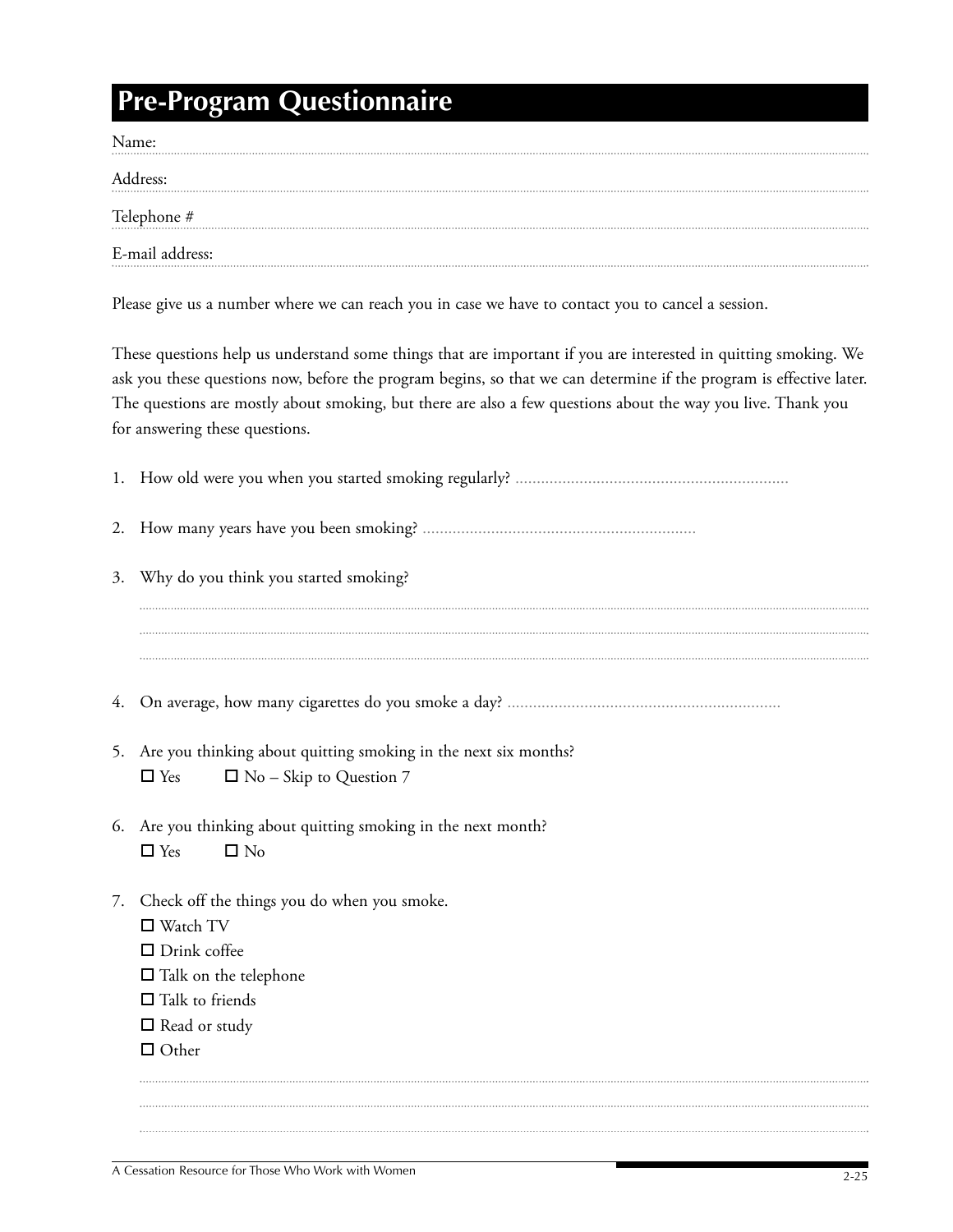| 8. | Check all the reasons that describe why you smoke.                       |
|----|--------------------------------------------------------------------------|
|    | $\Box$ It's a habit.                                                     |
|    | $\Box$ I feel more alive.                                                |
|    | $\Box$ It relaxes me.                                                    |
|    | $\Box$ It satisfies a craving.                                           |
|    | $\Box$ It keeps my weight down.                                          |
|    | $\Box$ I enjoy smoking.                                                  |
|    | $\Box$ I feel upset or angry.                                            |
|    | $\Box$ It's an addiction.                                                |
|    | $\Box$ It gives me something to do.                                      |
|    | $\Box$ I feel accepted by my friends when I smoke.                       |
|    | $\Box$ Other                                                             |
|    |                                                                          |
|    |                                                                          |
|    |                                                                          |
|    |                                                                          |
| 9. | Check the one reason that is the most important.                         |
|    | $\Box$ It's a habit.                                                     |
|    | $\Box$ I feel more alive.                                                |
|    |                                                                          |
|    | $\Box$ It relaxes me.                                                    |
|    | $\Box$ It satisfies a craving.                                           |
|    | $\Box$ It keeps my weight down.                                          |
|    | $\Box$ I enjoy smoking.                                                  |
|    | $\hfill\Box$<br>I feel upset or angry.                                   |
|    | $\Box$ It's an addiction.                                                |
|    | $\Box$ It gives me something to do.                                      |
|    | $\Box$ I feel accepted by my friends when I smoke.                       |
|    | $\Box$ Other                                                             |
|    |                                                                          |
|    |                                                                          |
|    |                                                                          |
|    |                                                                          |
|    | 10. What diseases or health problems do you think are caused by smoking? |
|    |                                                                          |
|    |                                                                          |
|    |                                                                          |
|    |                                                                          |
|    |                                                                          |
|    | 11. Have you ever tried to quit smoking?                                 |
|    | $\Box$ Yes<br>$\Box$ No – Go to Question 18                              |
|    |                                                                          |
|    |                                                                          |
|    |                                                                          |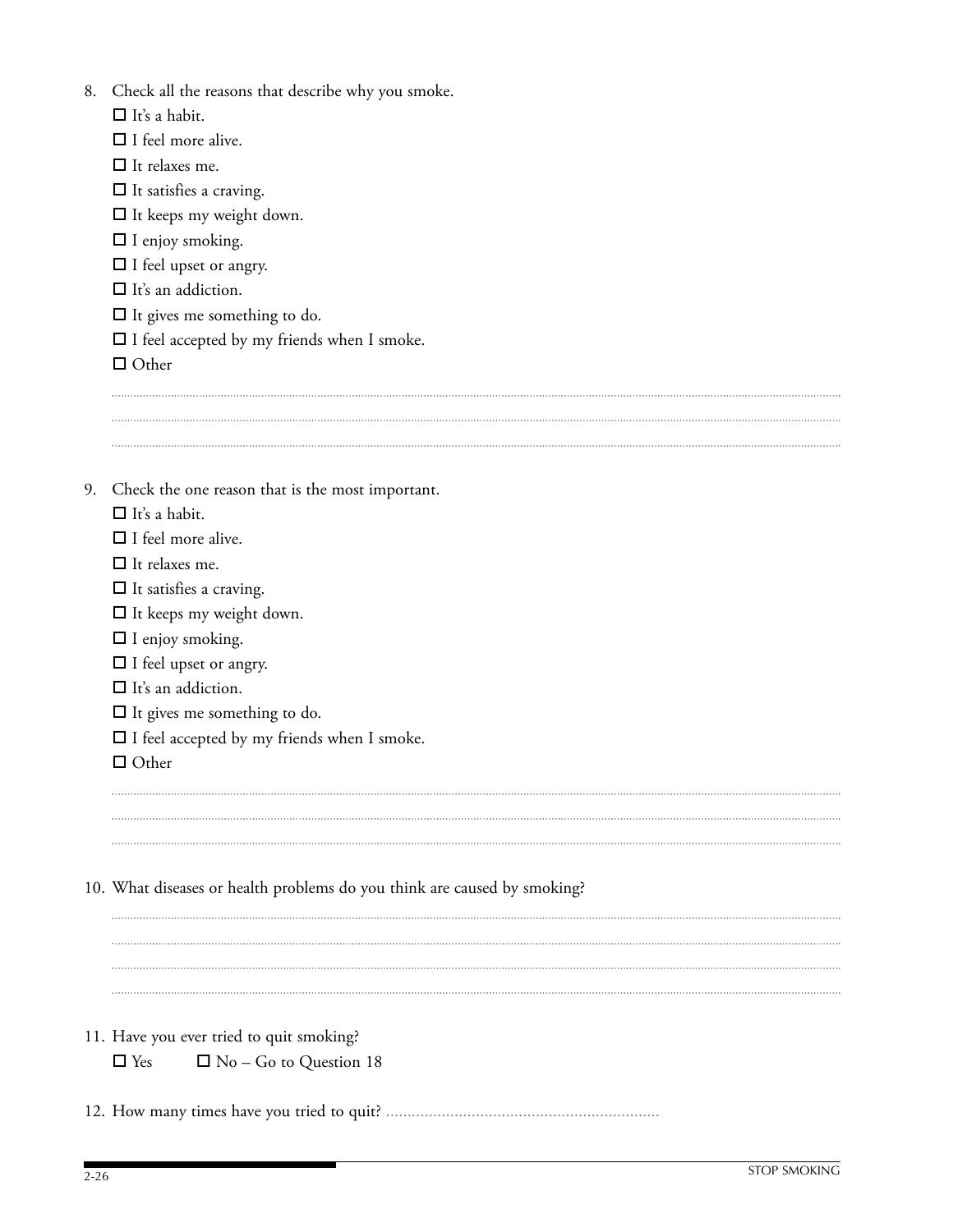- 13. Have you tried to quit smoking in the past year?  $\Box$  Yes  $\Box$  No
- 14. There are many ways to quit smoking. What ways have you tried before?

- $\Box$  None Go to Question 18
- "Cold Turkey"
- Gradually cutting down
- $\Box$  Joining a group
- □ Laser treatments
- $\Box$  Hypnosis
- Acupuncture
- □ Nicorette Gum
- □ Nicorette Inhaler

- $\Box$  Patch
- $\square$  Zyban
- □ Other

15. When you quit before, how did you feel?

Physically I felt:

- $\square$  Dizzy
- □ Spaced Out
- $\Box$  Jumpy
- $\Box$  Hungry
- $\Box$  <br> Tired
- □ Constipated
- □ Headachy
- □ Unable To Sleep

#### Emotionally I felt:

- □ Lost Without My Cigarettes
- $\Box$  Crabby
- □ Proud Of Myself
- $\Box$  Other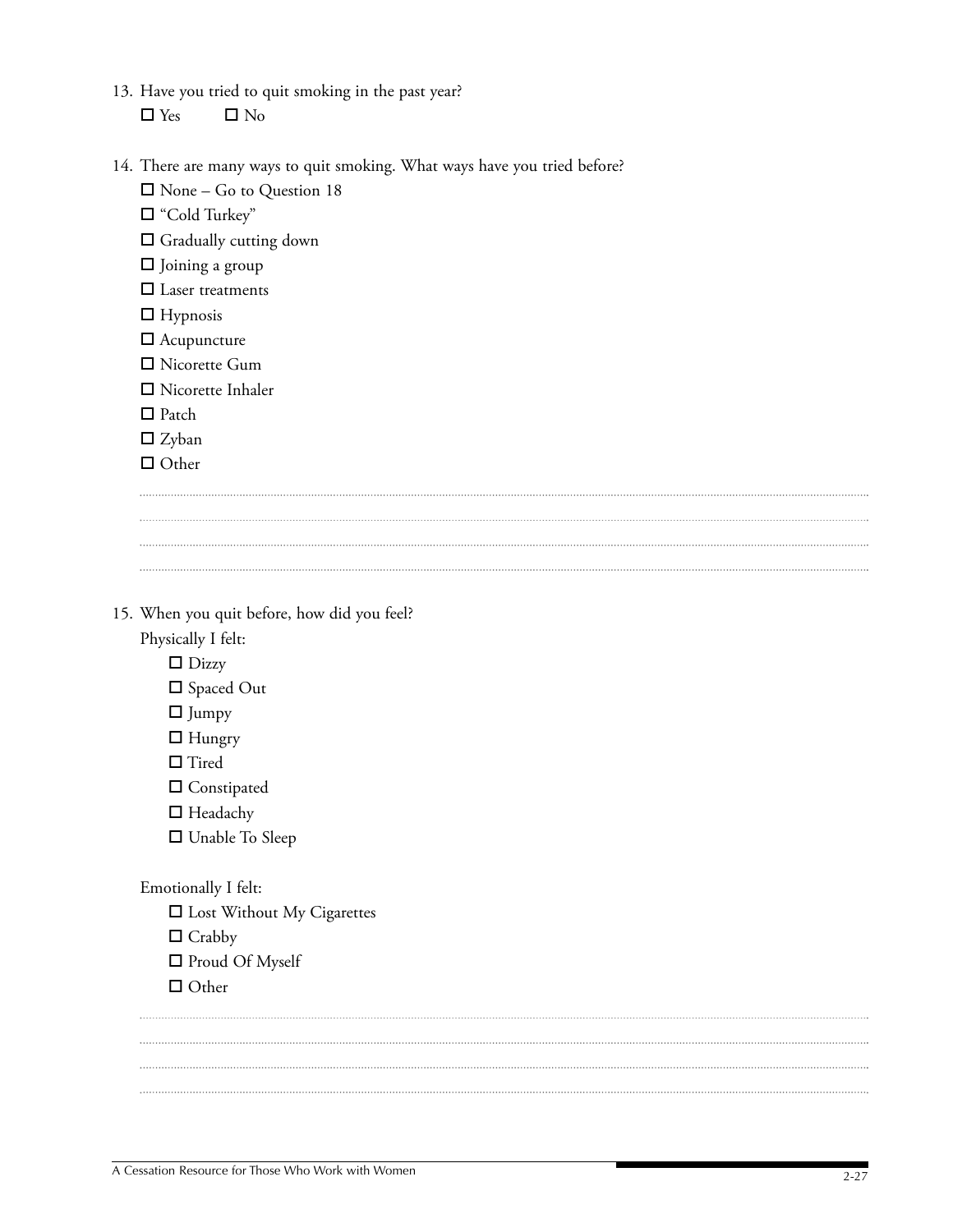- 16. When you quit smoking, how long were you smoke-free?
- 17. Why do you think you started smoking again?

18. How would you describe your overall stress level on a scale of 1 to 6. 1 = you are calm, under little or no stress. 6 = you are tense, under a lot of stress.

| $\sqrt{2}$<br>Calm |     |   |  | $\sim$<br>Stressed |
|--------------------|-----|---|--|--------------------|
|                    | . . | ັ |  |                    |

19. Circle the answer that comes closest to the way you feel now.

|                                                      | Disagree | Disagree | N <sub>0</sub> | Agree | Agree |
|------------------------------------------------------|----------|----------|----------------|-------|-------|
|                                                      | a lot    |          | Opinion        |       | a lot |
| If I continue to smoke, I will become seriously ill. |          |          | 3              | 4     |       |
| I can stop smoking.                                  |          |          | 3              | 4     |       |
| I control most of the things that happen to me.      |          |          | 3              | 4     |       |
| I feel good about myself.                            |          |          | 3              | 4     |       |
| I will gain weight if I stop smoking.                |          | 2        | 3              | 4     |       |
| My smoking affects other people.                     |          | 2        | 3              | 4     |       |
| Other ways to relax will work as well as cigarettes. |          | 2        | 3              | 4     |       |
| My spouse/friends will help me to stop smoking.      |          | 2        | 3              | 4     |       |
| I want to stop smoking.                              |          | 2.       | 3              |       |       |
| I have enough information about how smoking          |          |          |                |       |       |
| affects my health.                                   |          |          | 3              |       |       |
|                                                      |          |          |                |       |       |

20. Has your doctor ever told you to stop smoking?  $\Box$  Yes  $\Box$  No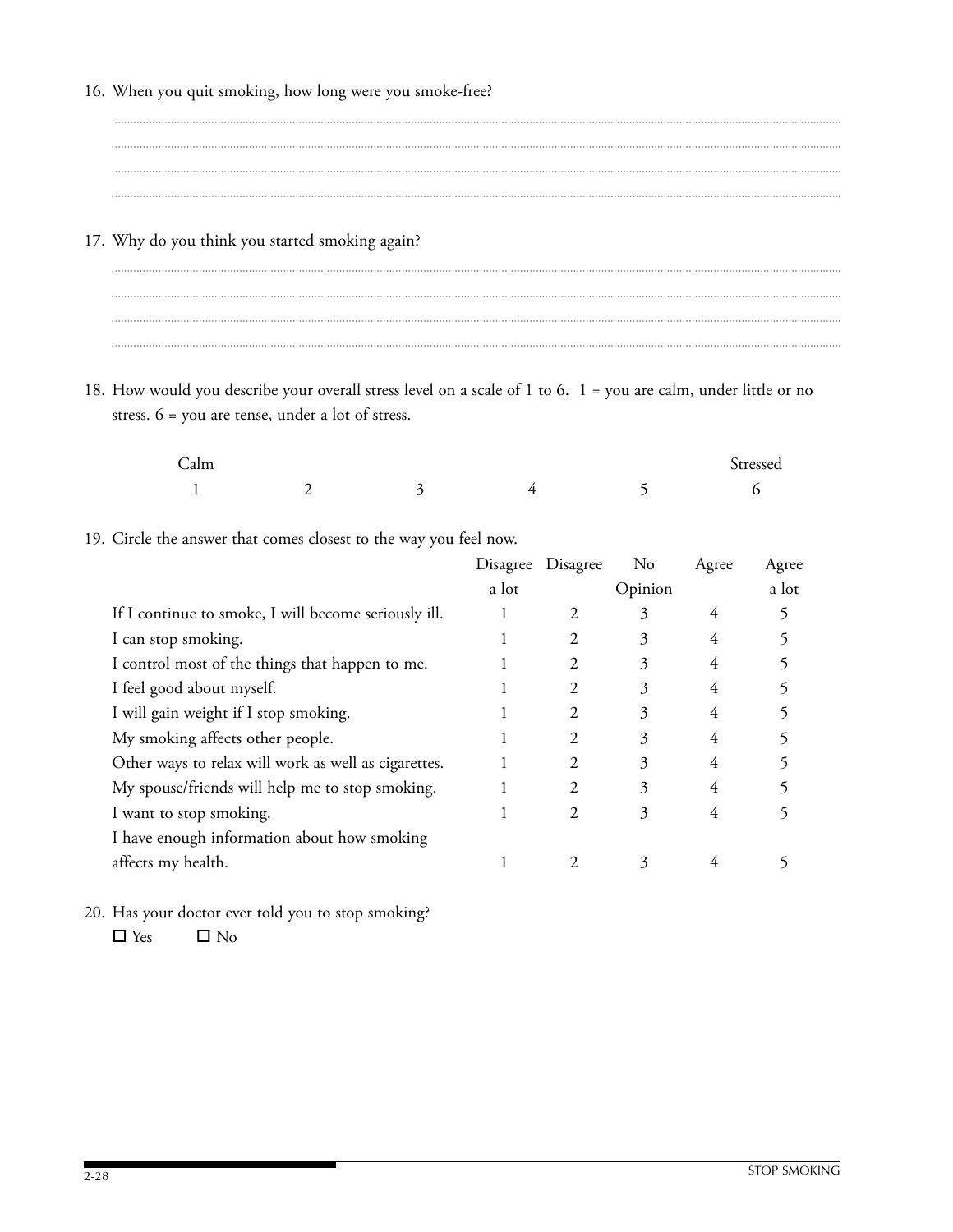| 22. Are you:                                                    |
|-----------------------------------------------------------------|
| $\Box$ Living alone?                                            |
| $\Box$ Living with a partner?                                   |
| $\square$ Living alone with children?                           |
| $\Box$ Living with a partner and children?                      |
| $\Box$ Other                                                    |
|                                                                 |
|                                                                 |
|                                                                 |
| 23 If you live with other people, do any of them smoke?         |
| $\square$ No<br>$\Box$ Yes                                      |
| 24. What is the last grade or level of education you completed? |
| $\Box$ Primary school                                           |
| $\square$ Secondary/high school                                 |
| $\Box$ Technical/trade school                                   |
| $\Box$ Community college                                        |
| $\Box$ University                                               |
| $\Box$ Other                                                    |
|                                                                 |
|                                                                 |
|                                                                 |
|                                                                 |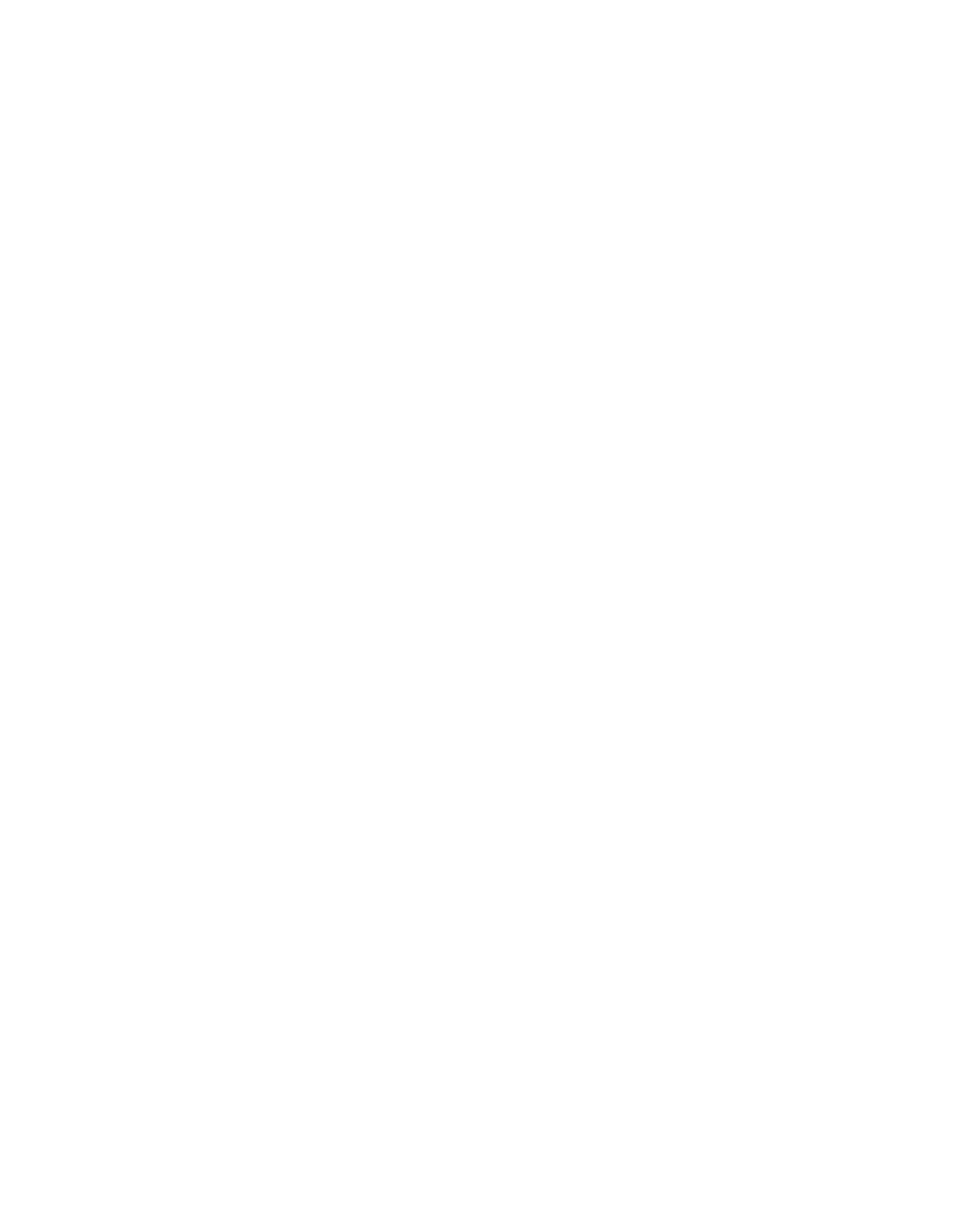# **Fagerstrom Test for Nicotine Dependence**

## **Instructions: Answer the following questions. Nicotine dependence is based on the total score.**

- 1. How soon after you wake up do you smoke your first cigarette?  $\Box$  After 60 minutes (0)  $\Box$  31 – 60 minutes (1)  $\Box$  6 – 30 minutes (2)  $\Box$  Within 5 minutes (3)
- 2. Do you find it difficult to refrain from smoking in places where it is forbidden?  $\Box$  No (0)  $\Box$  Yes (1)
- 3. Which cigarette would you most hate to give up?  $\Box$  The first in the morning (1)  $\Box$  Any other (0)
- 4. How many cigarettes per day do you smoke?  $\Box$  10 or less (0)  $\Box$  11 – 20 (1)  $\Box$  21 –30 (2)  $\Box$  31 or more (3)
- 5. Do you smoke more frequently during the first hours after awakening than during the rest of the day?  $\Box$  No (0)  $\Box$  Yes (1)
- 6. Do you smoke even if you are so ill that you are in bed most of the day?  $\Box$  No (0)  $\Box$  Yes (1)

**Total score:** ................................................................

### **Level of nicotine dependence:**

 $\Box$  0 – 2 = very low dependence  $\Box$  3 – 4 = low dependence  $\Box$  5 = moderate dependence  $\Box$  6 – 7 = high dependence  $\Box$  8 – 10 = very high dependence

Those with lower levels of dependence might not need quit smoking medications. Support, information and resources help everyone quit smoking.

*(Source: Heatherton TF, Kozlowski LT, Frecker RC, Fagerstrom KO. The Fagerstrom Test for Nicotine Dependence)*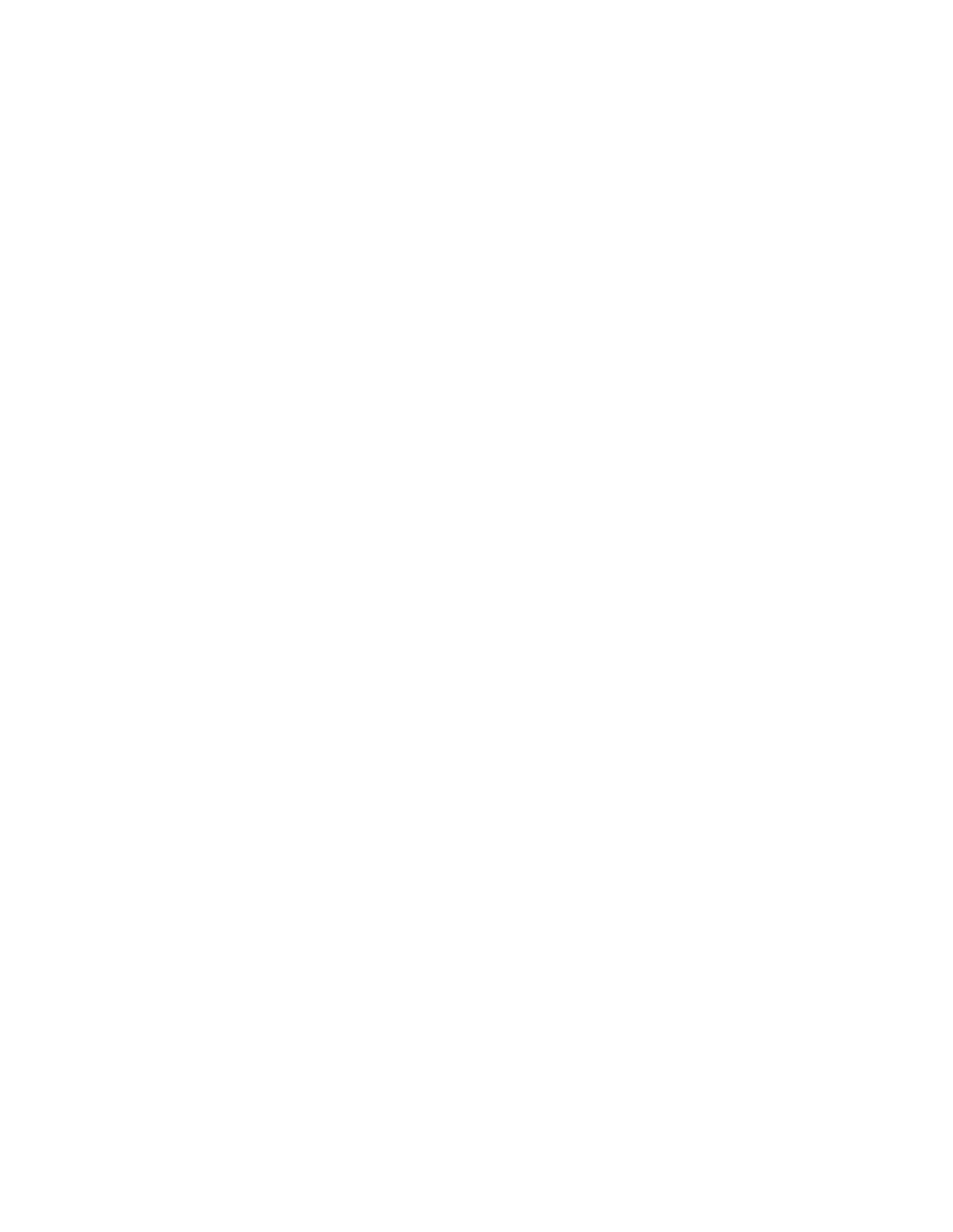# **Program Evaluation**

- 1. Overall how would you rate your experience?
	- □ Excellent
	- Very Good
	- Good
	- $\Box$  Fair
	- □ Poor
- 2. How would you rate the exercises?
	- □ Excellent
	- Very Good
	- □ Good
	- $\Box$  Fair
	- □ Poor
- 3. Which exercises were well done?
	-

4. Which exercises could be improved?

### 5. From 1 to 10, how would you rate the information you received?

|                                 | Poor         |   |             | Good |  |    | Excellent |  |
|---------------------------------|--------------|---|-------------|------|--|----|-----------|--|
|                                 | $\mathbf{1}$ | 2 | 3 4 5 6 7 8 |      |  | -9 | 10        |  |
| 6. Which topics were well done? |              |   |             |      |  |    |           |  |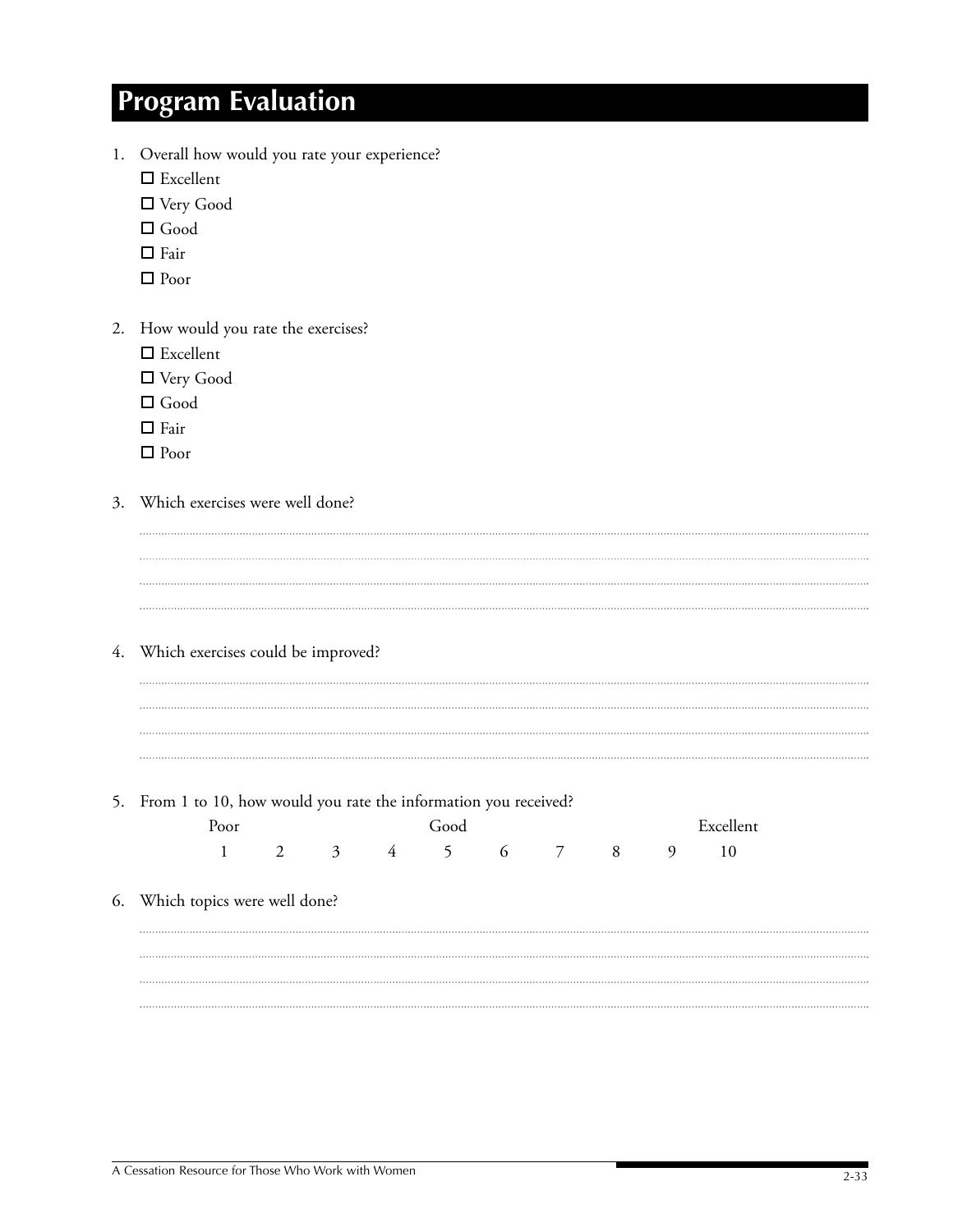| 7. Which topics could be improved?                         |
|------------------------------------------------------------|
|                                                            |
|                                                            |
|                                                            |
|                                                            |
| 8. Would you add any other topics? Please explain.         |
|                                                            |
|                                                            |
|                                                            |
|                                                            |
| 9. Would you remove any of the topics? If yes, which ones? |
|                                                            |
|                                                            |
|                                                            |
|                                                            |
| 10. How would you rate the facilitator(s)?                 |
| $\square$ Excellent                                        |
| $\hfill \square$ Very Good                                 |
| $\Box$ Good                                                |
| $\hfill \square$ Fair                                      |
| $\Box$ Poor                                                |
|                                                            |
| 11. What did he/she/they do best?                          |
|                                                            |
|                                                            |
|                                                            |
|                                                            |
|                                                            |
| 12. What could he/she/they improve?                        |
|                                                            |
|                                                            |
|                                                            |
|                                                            |
| 13. Did the group program help you meet your goals?        |
|                                                            |
|                                                            |
|                                                            |
|                                                            |
|                                                            |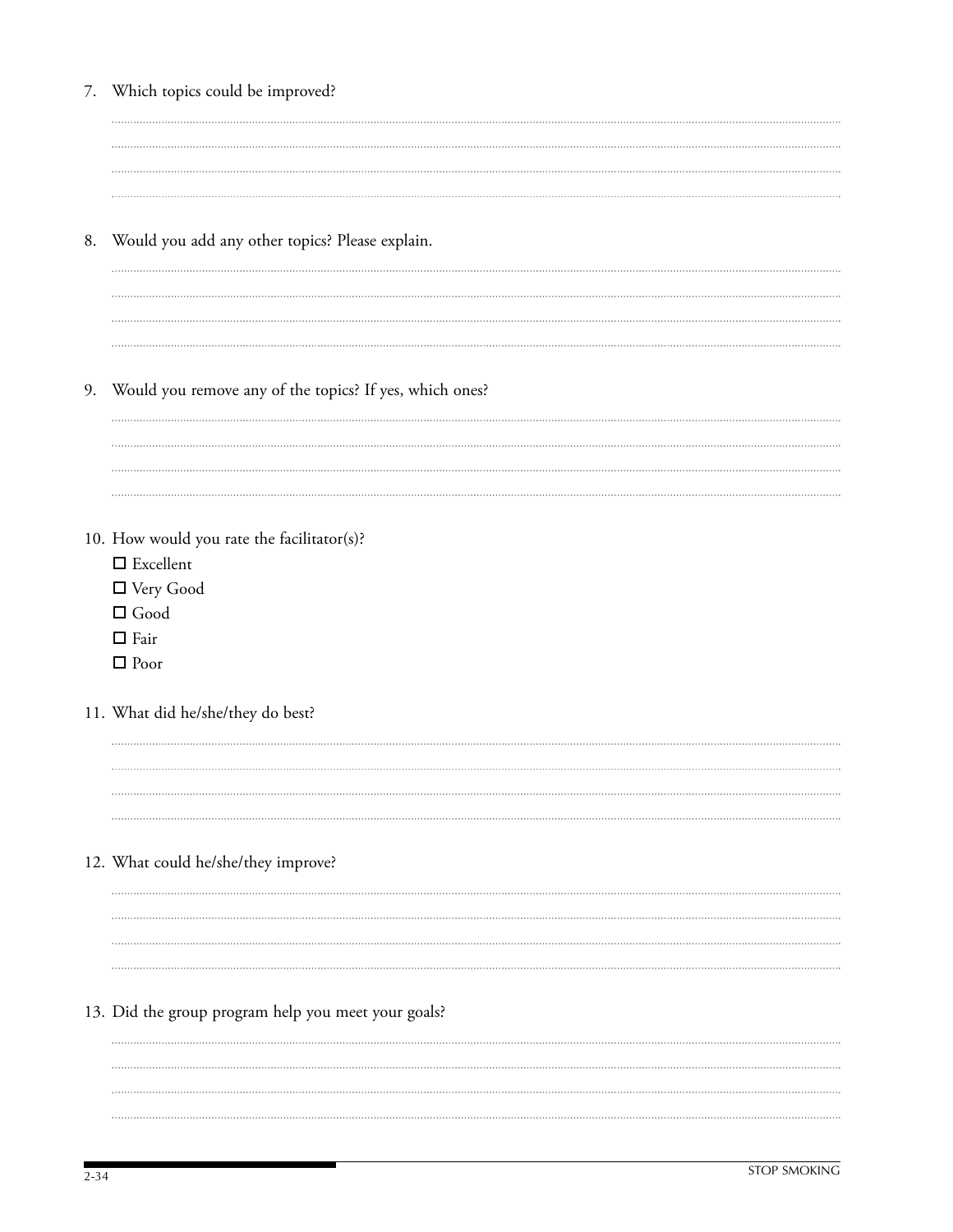| 14. What did you like best about the program?     |
|---------------------------------------------------|
|                                                   |
|                                                   |
|                                                   |
|                                                   |
| 15. What did you like least about the program?    |
|                                                   |
|                                                   |
|                                                   |
|                                                   |
|                                                   |
| 16. Do you have any suggestions to improve it?    |
|                                                   |
|                                                   |
|                                                   |
|                                                   |
| 17. Do you have any comments about the following? |
| $\hfill\Box$<br><br>Location                      |
|                                                   |
|                                                   |
|                                                   |
| $\hfill \square$ Childcare                        |
|                                                   |
|                                                   |
|                                                   |
|                                                   |
| $\square$ Time                                    |
|                                                   |
|                                                   |
|                                                   |
| $\Box$ Guest speakers                             |
|                                                   |
|                                                   |
|                                                   |
|                                                   |
| $\Box$ Number of sessions                         |
|                                                   |
|                                                   |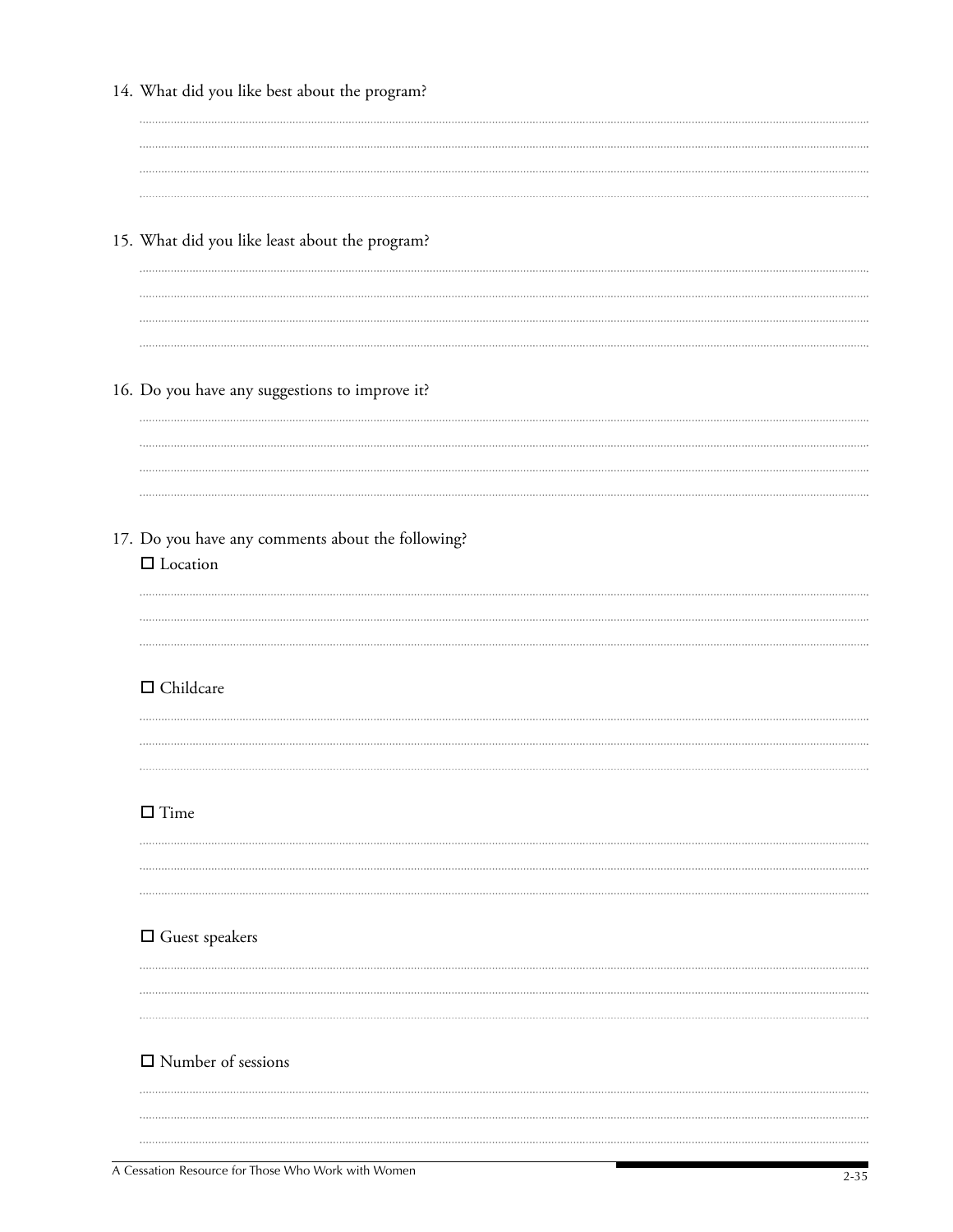# □ Order of topics

18. Do you have any other comments?

*Thank you!*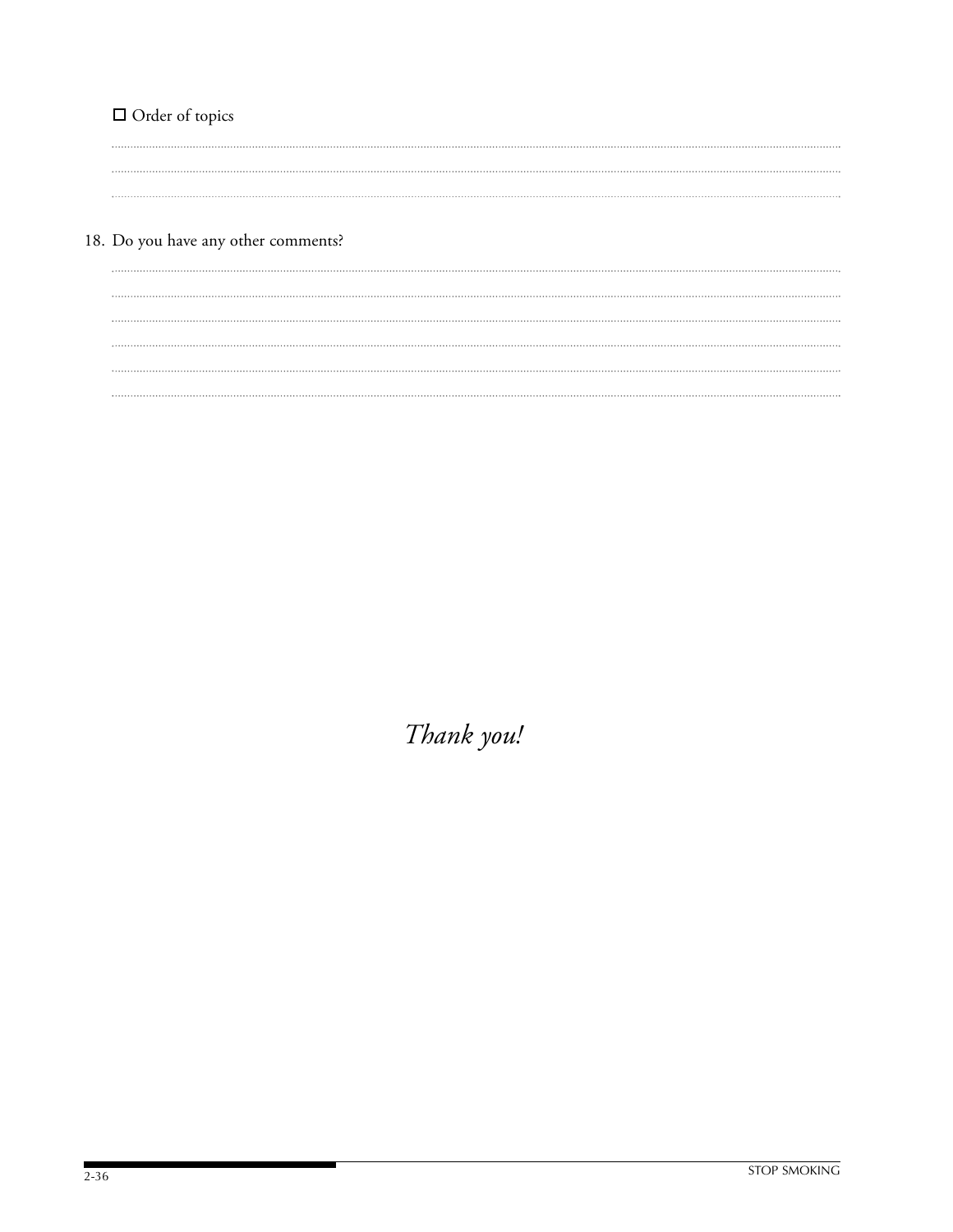# **Post-Sessions Questionnaire**

| Name:           |
|-----------------|
| Address:        |
| Telephone #     |
| E-mail address: |

Be sure to give us a number where we can leave a message if you do not have a phone, or if you think you will move over the next six months.

|    | 1. How is your life going now compared to about six months ago? Would you say things are:<br>$\Box$ About the same<br>$\Box$ Better |
|----|-------------------------------------------------------------------------------------------------------------------------------------|
|    | $\square$ Worse                                                                                                                     |
| 2. | What was your goal when you joined the group?<br>$\Box$ Stop smoking<br>$\Box$ Reduce smoking                                       |
| 3. | Did your goal change as you went through the program?<br>$\Box$ Yes<br>$\square$ No                                                 |
|    |                                                                                                                                     |
| 5. | How confident do you feel to stop smoking, either now or sometime in the future?                                                    |
|    | Not very confident<br>Somewhat confident<br>Very confident                                                                          |
|    | 2<br>5<br>1<br>3<br>4                                                                                                               |
| 6. | In the past seven days, have you smoked a tobacco cigarette, even a puff?<br>$\Box$ No – Go to question 12<br>$\Box$ Yes            |
|    |                                                                                                                                     |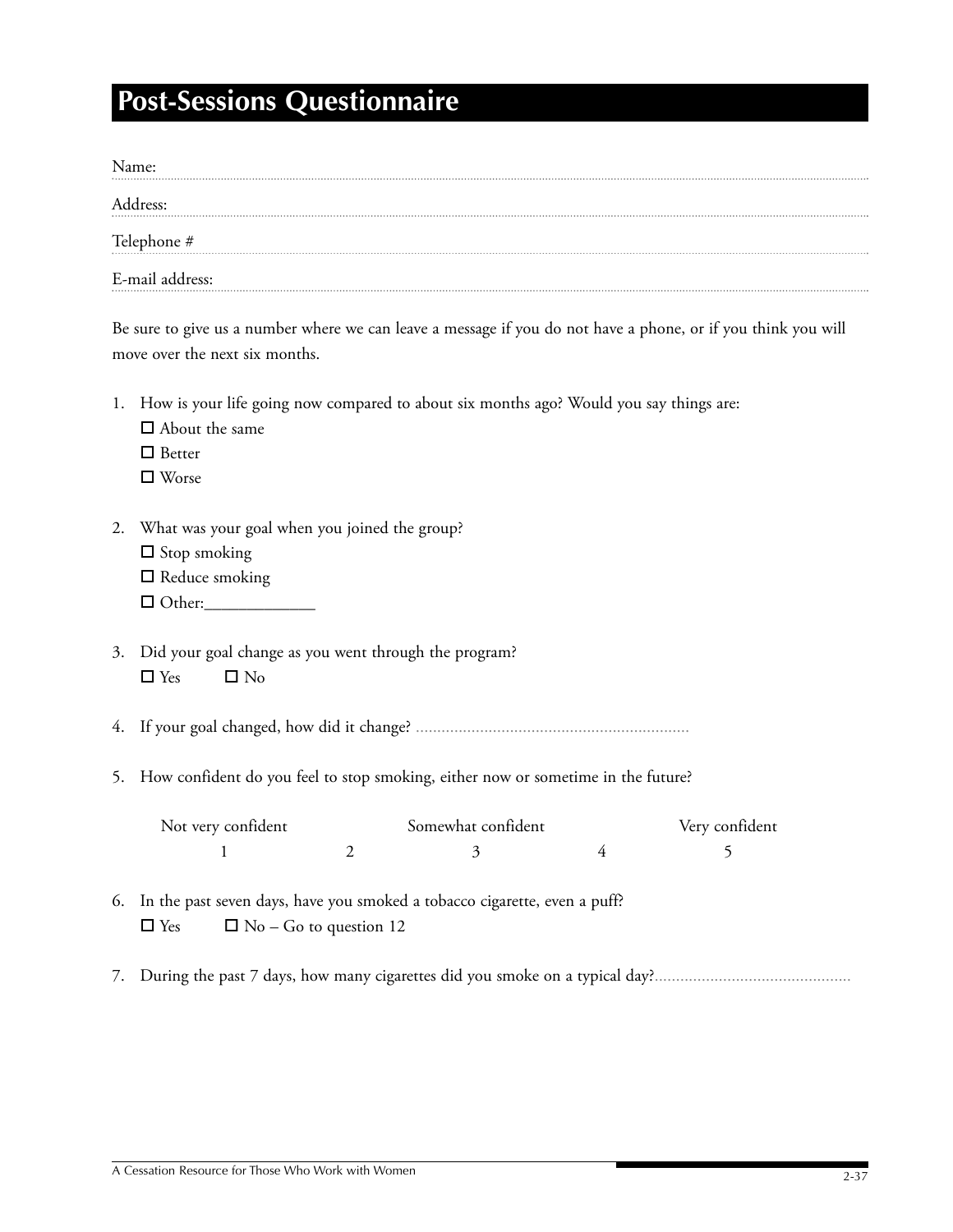|    | 8. When do you get the urge to smoke?                                                                                                                            |   |  |  |
|----|------------------------------------------------------------------------------------------------------------------------------------------------------------------|---|--|--|
|    |                                                                                                                                                                  |   |  |  |
|    |                                                                                                                                                                  |   |  |  |
|    |                                                                                                                                                                  |   |  |  |
| 9. | Why do you think you started smoking again or didn't quit smoking?                                                                                               |   |  |  |
|    |                                                                                                                                                                  |   |  |  |
|    |                                                                                                                                                                  |   |  |  |
|    |                                                                                                                                                                  |   |  |  |
|    | 10. If you quit smoking, even for a short time, how do you remember feeling when you stopped smoking?                                                            |   |  |  |
|    | Physically:                                                                                                                                                      |   |  |  |
|    |                                                                                                                                                                  |   |  |  |
|    |                                                                                                                                                                  |   |  |  |
|    |                                                                                                                                                                  |   |  |  |
|    |                                                                                                                                                                  |   |  |  |
|    | Emotionally:                                                                                                                                                     |   |  |  |
|    |                                                                                                                                                                  |   |  |  |
|    |                                                                                                                                                                  |   |  |  |
|    |                                                                                                                                                                  |   |  |  |
|    |                                                                                                                                                                  |   |  |  |
|    | 11. Are you thinking about quitting smoking again?                                                                                                               |   |  |  |
|    | $\square$ No<br>$\Box$ Yes                                                                                                                                       |   |  |  |
|    | Within 6 months?                                                                                                                                                 |   |  |  |
|    | $\Box$ Yes<br>$\square$ No                                                                                                                                       |   |  |  |
|    |                                                                                                                                                                  |   |  |  |
|    | Within 1 month?                                                                                                                                                  |   |  |  |
|    | $\square$ No<br>$\Box$ Yes                                                                                                                                       |   |  |  |
|    | 12. How would you rate your overall stress level on a scale of 1 to 6. 1 = you are calm, under little or no stress.<br>6 = you are tense, under a lot of stress? |   |  |  |
|    |                                                                                                                                                                  |   |  |  |
|    |                                                                                                                                                                  | 2 |  |  |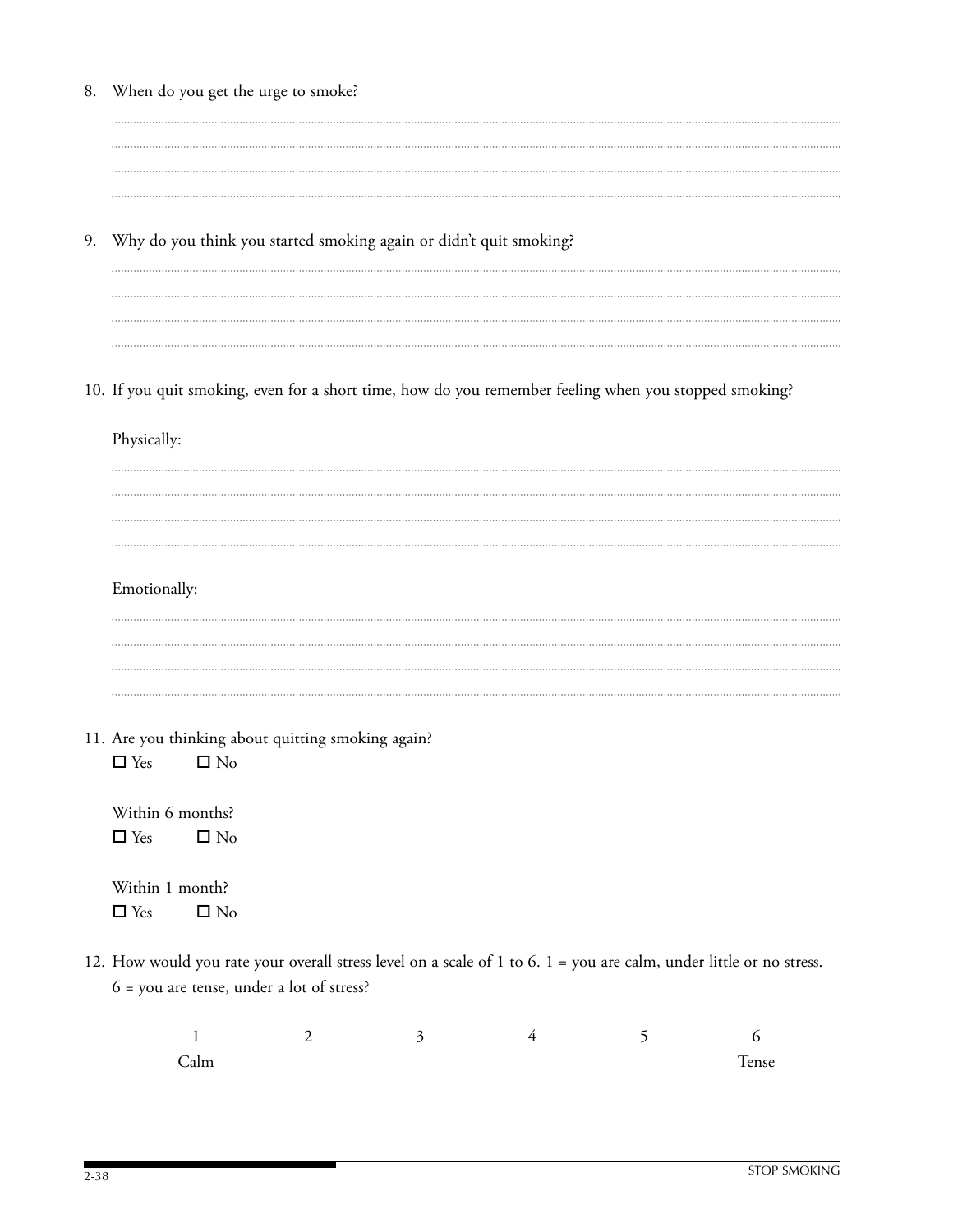| 13. Which of the following describes your feelings about smoking? (Check as many as apply.) |  |  |  |  |  |  |  |
|---------------------------------------------------------------------------------------------|--|--|--|--|--|--|--|
|---------------------------------------------------------------------------------------------|--|--|--|--|--|--|--|

 $\square$  Smoking is expensive.

 $\Box$  I wanted to improve my sense of taste or smell.

 $\Box$  Smoking is messy, dirty.

 $\square$  Smoking was affecting my health.

 $\Box$  My doctor told me to stop or cut down.

 $\Box$  I know smoking is dangerous.

 $\Box$  I felt like I was being a bad example to children and others.

Someone wanted me to stop or cut down.

 $\Box$  I didn't really enjoy smoking.

 $\square$  I don't want to quit or cut down.

□ Other:

14. Which "tools" or techniques helped you most in your attempt to quit or reduce smoking?

 $\square$  Breathing/relaxation exercise

- $\square$  Self-talk
- □ Problem-solving
- Your "buddy"
- $\square$  Exercising
- Quit plan
- Group support
- $\Box$  Family support
- $\Box$  Other

- 15. Was there anything else that would have helped you?
	- $\Box$  Yes  $\Box$  No

If yes, what?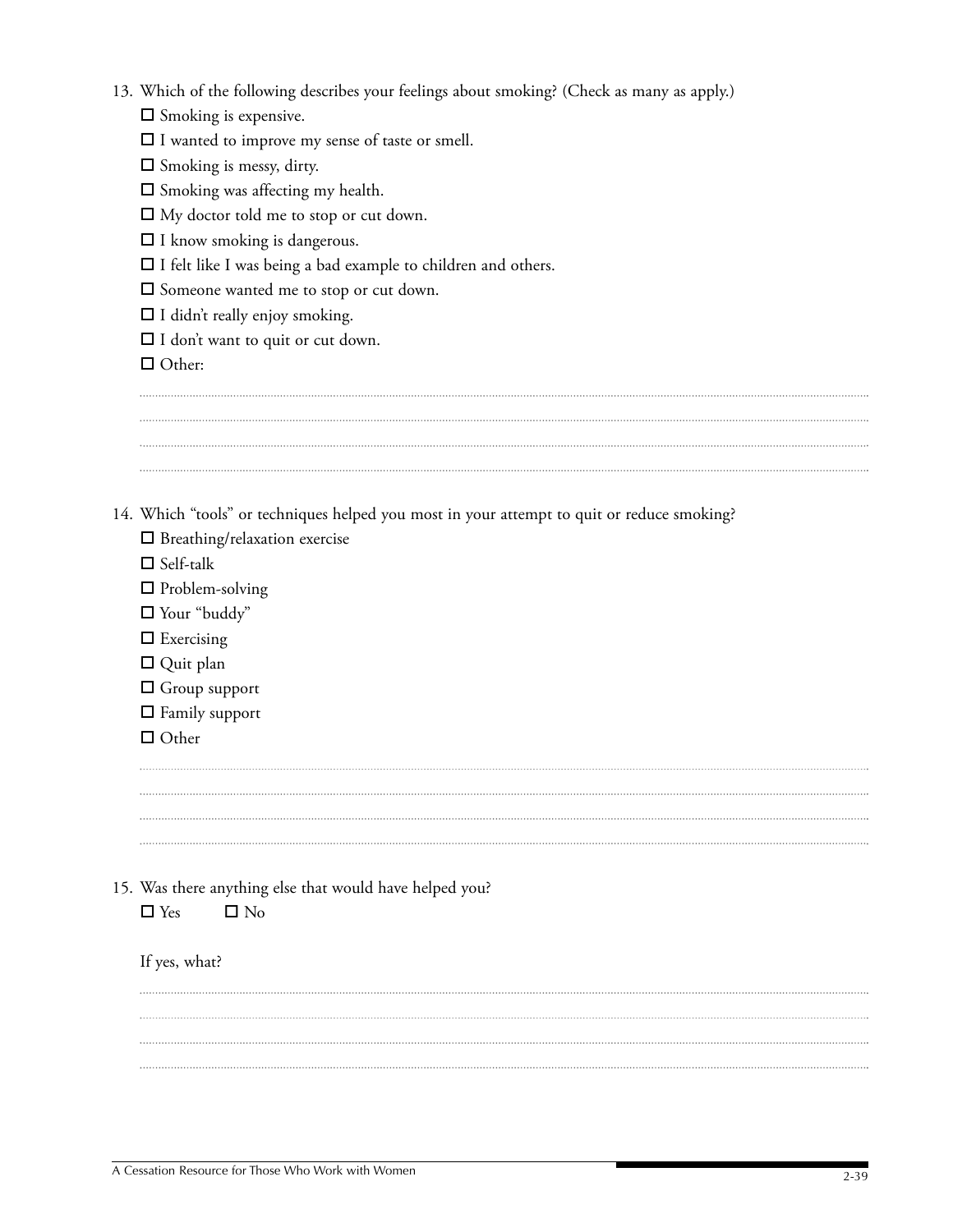| 17. What will you remember most from the program? |
|---------------------------------------------------|
|                                                   |
|                                                   |
|                                                   |
|                                                   |
|                                                   |
|                                                   |

- 18. Would you recommend the program to other women?  $\Box$  Yes  $\Box$  No
- 19. Would you be interested in co-leading a group in the future?  $\square$  <br>Yes  $\square$  <br>No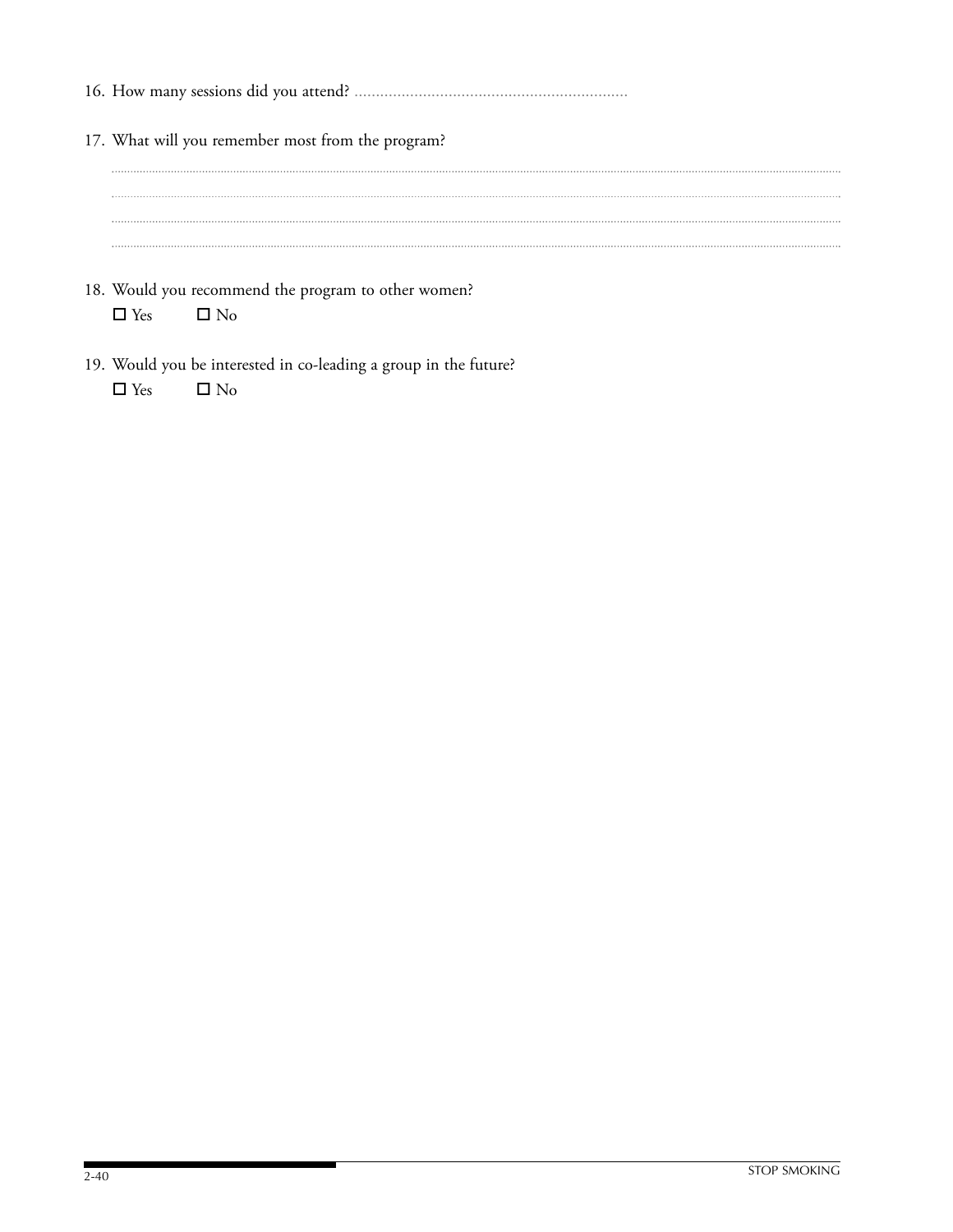# **Follow-up Questionnaire**

| Name: |                                                                                    |
|-------|------------------------------------------------------------------------------------|
|       | Address:                                                                           |
|       | Telephone #                                                                        |
|       | E-mail address:                                                                    |
|       |                                                                                    |
|       | 1. What was your goal when you began the program?                                  |
|       |                                                                                    |
|       |                                                                                    |
|       |                                                                                    |
| 2.    | Did your goal change as you went through the program?<br>$\square$ No              |
|       | $\Box$ Yes                                                                         |
|       | If your goal changed, how?                                                         |
|       |                                                                                    |
|       |                                                                                    |
|       |                                                                                    |
| 3.    | What kinds of changes have you made in your smoking?                               |
|       |                                                                                    |
|       |                                                                                    |
|       |                                                                                    |
|       | 4. How confident are you that you can meet your goal, either now or in the future? |
|       |                                                                                    |
|       |                                                                                    |
|       |                                                                                    |
| 5.    | Have you smoked a cigarette, or taken a puff, during the last seven days?          |
|       | $\hfill \square$<br>Yes<br>$\Box$ No - Go to Question 10                           |
| 6.    |                                                                                    |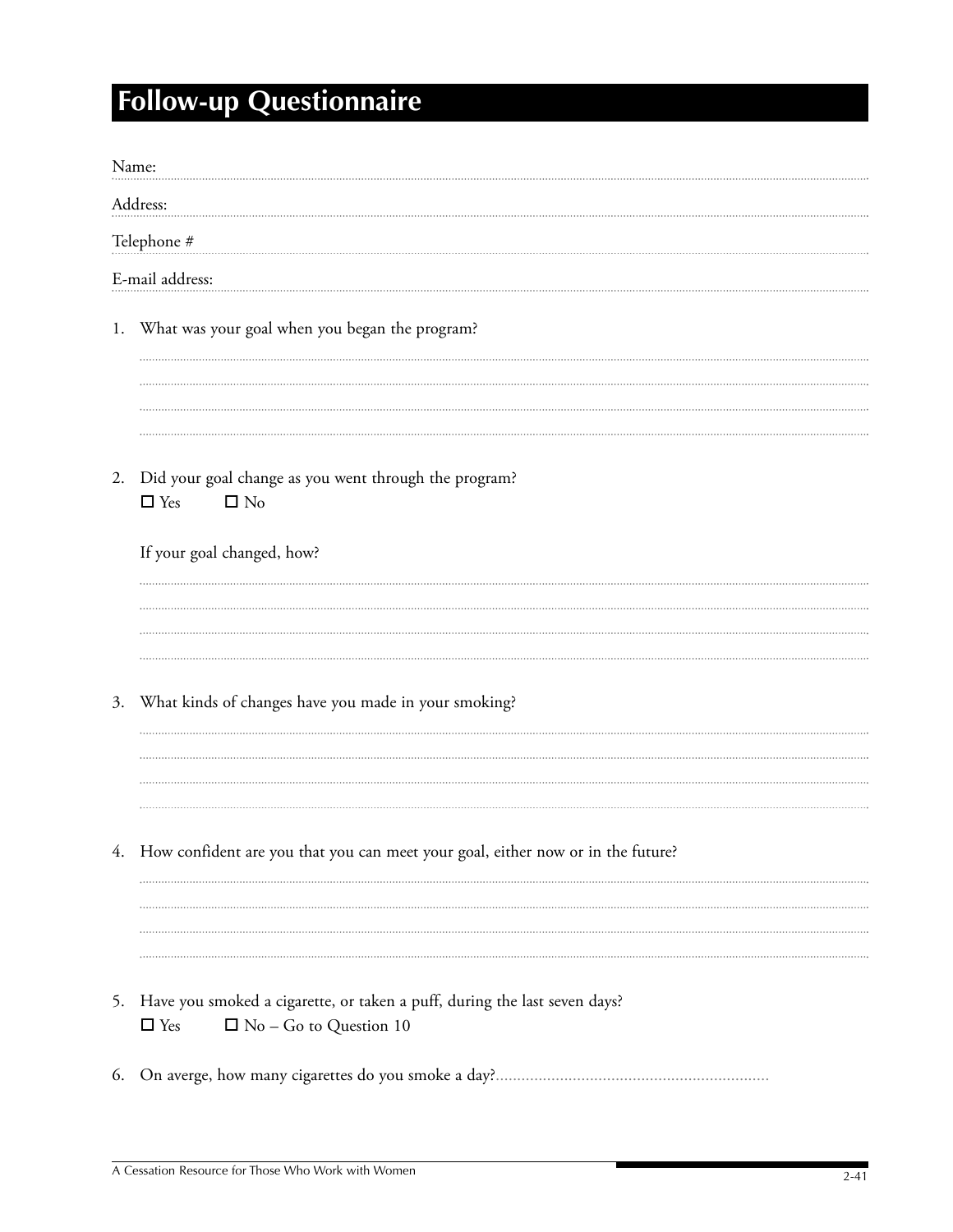| 8. | Why do you think you started smoking again, or did not quit?                    |
|----|---------------------------------------------------------------------------------|
|    |                                                                                 |
|    |                                                                                 |
|    | 9. Are you thinking about quitting smoking again?<br>$\Box$ Yes<br>$\square$ No |
|    | Within the next month?<br>$\Box$ Yes<br>$\square$ No                            |
|    | Within six months?<br>$\square$ No<br>$\Box$ Yes                                |
|    | 10. How have you been feeling during the last six months?                       |
|    | Physically:                                                                     |
|    |                                                                                 |
|    |                                                                                 |
|    | Emotionally:                                                                    |
|    |                                                                                 |
|    | 11. What "tools" or techniques have you been using lately to cope?              |
|    | $\square$ Breathing/relaxation exercises<br>$\Box$ Self-talk                    |
|    | $\square$ Problem-solving                                                       |
|    | $\Box$ Exercise                                                                 |
|    | $\Box$ Quit plan                                                                |
|    | $\Box$ Buddy                                                                    |
|    | $\Box$ Group support                                                            |
|    | $\Box$ Other (describe)                                                         |
|    |                                                                                 |
|    |                                                                                 |
|    |                                                                                 |